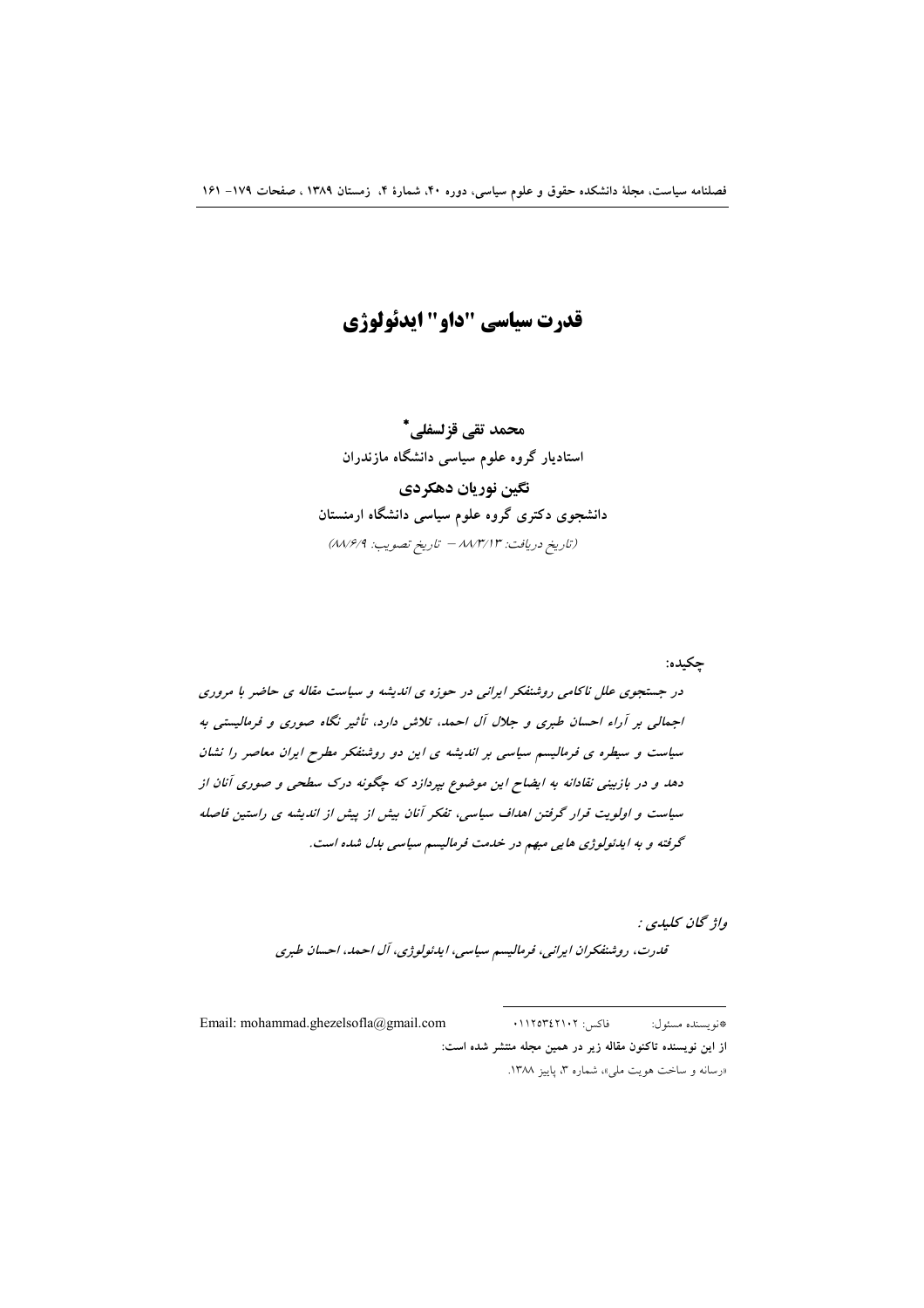تراژدی روشنفکر ایرانی ورق خوردن دفتری است در سرنوشت این دیار که بر هر برگ آن ردپایی مغشوش در وادی اندیشه درج است. رد پایی گیج و بی مقصود که راه به جایی نیافتـه و در پایان، آفرینندگانش در سرزمین سراب گون اندیشه های مبهم و مه آلود گم شده اند. شـاید یکی از مهمترین دلایل این سرگشتگیها و آشفتگی ها را بتوان در پیوند نـامیمون روشــنفکر و قدرت جستجو کرد. روشنفکر ایرانی را بیش از آنکه با فکر و اندیشه مفارقتی باشد، بـا قــدرت و سیاست پیوند است. اندیشه های او گسسته از واقعیات عیان جامعه ی خویش و در واکنش نسبت به قدرت سیاسی معنا می یابند، و او به جای پاسخ به دردهای دیرپای پیرامون خود، بـر آن است که با واگو به کردن تئوری های انتزاعی، راه حـل هــا را در تغییــر مناسـبات قــدرت و سیاست، آنهم در بیرونی ترین لایه های آن بجوید. تئوری های یا در هوا و بی ریشه ی او آماده اند تا در دام بازیهای سیاسی فروغلطتند تا سنگینی سیاست بر برهوت آگاهی روشنفکر ایرانبی، بيش از پيش سايه افكند.

نوشتهی حاضر نیز تلاشی است در راستای ایضاح بیشتر این سرگشتگی ها و آشفتگیها، و لاجرم نقدی خواهد بود بر کاستی های موجـود در شـیوه ی تفکـر روشـنفکر ایرانـی. نگـاهی نقادانه بر سرشت اندیشه ای که تنها ایدئولوژی است و بحثی بر سر قدرت سیاسی به مثابه داو ایدئولوژی. بدین منظور، مقاله ی پیش رو، دلایل مرگ اندیشه ی راستین و فروافتادن آن را در "مرداب های ایدئولوژی" در سیطروی فرمالیسم سیاسی بر گفتمان روشـنفکر ایرانـی جـستجو می کند. آنچه در این مقاله نگاه فرمالیستی به سیاست خوانده می شود، به اشـکال گونـاگون در اندیشهی روشنفکر ایرانی بازتاب می یابد. فرمالیسم در سیاست بر خلاف ساحت هنر یا تحـول مکاتب زیبایی شناختی، دارای بار معنایی منفی است.چنان که فرمالیسم هنری مفهومی است که با تلقی مدرن از هنر پیوند ناگسستنی دارد (سید حسینی،۱۳۷۰،ص۳۲). فرمالیسم، در اصل، نگاه تقلیل گرایانه و تک بعدی در تعلیل پدیده های منشوری اجتماعی است، کـه سـاده لوحانـه راه حـل تمامی معضلات اقتصادی، اجتماعی، فرهنگی، سیاسی و... جامعه را در سیاست می جوید، نگاه فرمالیستی از ژرف نگری های عالمانه به دور است و به سرعت برای درمان دردهای بــدخیم و ریشه دار جامعه نسخه های آماده ی سیاسی تجویز می کند. از دیگر سو، نگـاه فرمالیــستی بـه مفهوم سیاست، آن را از فر آیندی پیچیده که بـه شــدت بـا ســاختارهای فرهنگــی، اقتــصادی و اجتماعی جامعه در پیوند است، به محدوده ی تنگ حاکمان سیاسی تقلیـل مـی دهـد. بـه ایـن ترتیب در نگاه فرمالیستی به سیاست، همهی راهها بـه سیاسـت خـتم مـی شـوند؛ بـدون آنکـه سازوکارهای پنهان شکل گیری امر سیاسی مد نظر قرار گیرد و بــر زوایــای پنهــان آنچــه نظــام سیاسی یک جامعه را شکل می دهد؛ پرتوی افکنده شود. به نظر مـی رسـد، روشـنفکر ایرانـی چنان در دام نگاه فرمالیستی به سیاست فرومی غلطد که بی توجه به پیچیـدگی هـای سیاسـت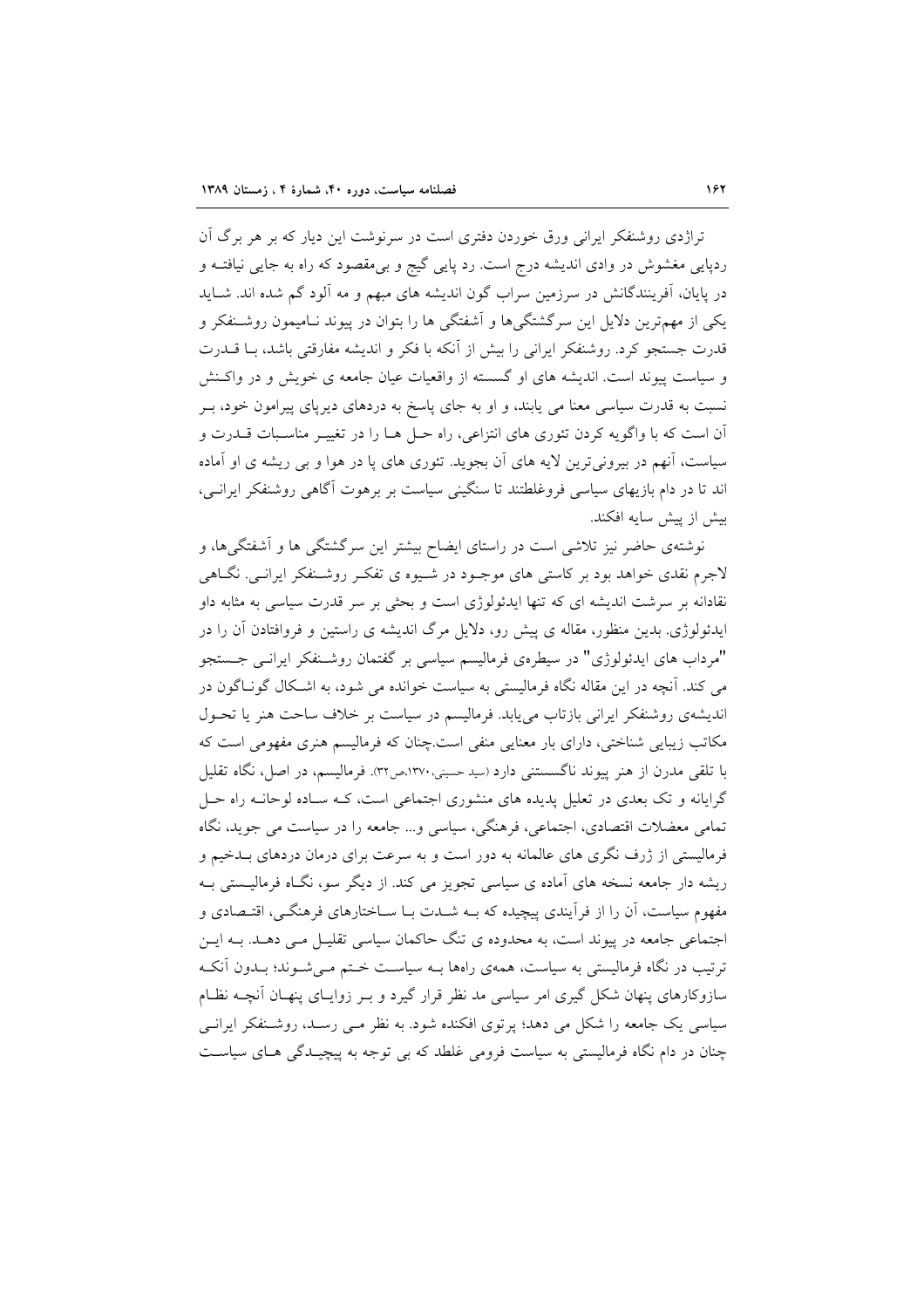مدرن، ساده انگارانه دوای عاجل دردهای مـزمن را در تغییـر حاکمـان و اشـخاص، بــه جــای ساختارها جستجو مے کند.

پس از آن پرده ی دیگر ناکامی فکری روشنفکر ایرانسی آغـاز مـی شـود و در گـام بعــدی، سیطره ی اهداف فرمالیستی بر ذهن او، سبب می شود اندیشه در مسلخ سیاست صوری قربانی شود. بدین ترتیب، مقاصد سیاسی در صف نخست، پیشگام فکر روشنفکر ایرانی مـی شــوند و اندیشه های او را در پی خود می کشانند تـا تـراژدی انحطـاط اندیـشه در ایـران را در معنـای راستين اّن بيافرينند.

متأثر از این نگرش، به منظور اجتناب از داوری انتزاعـی در نوشــتار پــیش رو، بــا مــروری اجمالی بر برخی اَراء جلال اَل احمد و احسان طبری تلاش خواهیم کرد، وجوهی از این نگـاه فرمالیستی را در گفتمان آنان نشان دهیم و سـپس بــا تــشریح درک ســطحی و صــوری آنهــا از سیاست، به ایضاح این امر خواهیم پرداخت که چگونه تئـوری هـای آنـان وجـه المـصالحهی اهداف صوری سیاسی قرار می گیرند و اندیشههایشان به هیأت ایــدئولوژی هــایی در خــدمت سیاست در می آید.

مروری بر فضای فکری و آراء احسان طبری و جلال آل احمد

جلال آل احمد و احسان طبری روشنفکران مطرح دهه ی ٤٠ و ٥٠ خورشیدی و هر یک نمونه بارز نضج گفتمان غالب زمانه خود هستند. گفتمانی با رنگ تند چیگرایی در پس زمینــه، و نگاه انتقادی و انقلابی به استعمار و امپریالیسم. فضای دوقطبی اردوگاه های متخاصم شرق و غرب که در آن شرق به لحاظ تئوریک، بسیار بـیش از غـرب در آرزوهـای محـو روشــنفکران ایران سهیم است. زمانه ی اوج رواج آرمانهای ضد سرمایه داری، استقلال خـواهی و امیــد بــه نجات از سلطه ی خارجی و حکومت های دست نشانده، دوره ی ادبیات متعهـد و روشـنفکر مسئول سارتری که حتی *ماهی سیاه کوچک(*اشاره به قصه ی صمد بهرنگی)داستان کودکانه بـه نمادی از یک چریک مائوئیست بدل می شود. *دوران آبشوران علی* اشرف درویـشیان و سـلام بی یاسخ روشنفکران در اعتراض به زمین دلمرده و سقف کوتاه آسمان در *زمـستان* نفـس گیــر پس از کودتای ۱۳۳۲. در چنین فیضایی داشتن گرایش های سوسیالیستی چنان در میان روشنفکران ایران معمول و متداول است که شاید بـه سـختی بتـوان روشـنفکری را یافـت کـه دارای گرایش های چیگرایانه نباشد. با توجه به وزن گفتمان چپ در دیالوگ های روشـنفکری دهههای مزبور است که طبری و آل احمد با وجود تفاوت هایی که بدان خواهیم پرداخت هـر دو در این گرایش سهیم هستند. در میان این نسل از روشنفکران، با دو سـیمای غالـب مواجـه می شویم که در وجه نخست، گرایش های مارکسیستی، لنینیستی و مائوئیستی را در بر می گیرد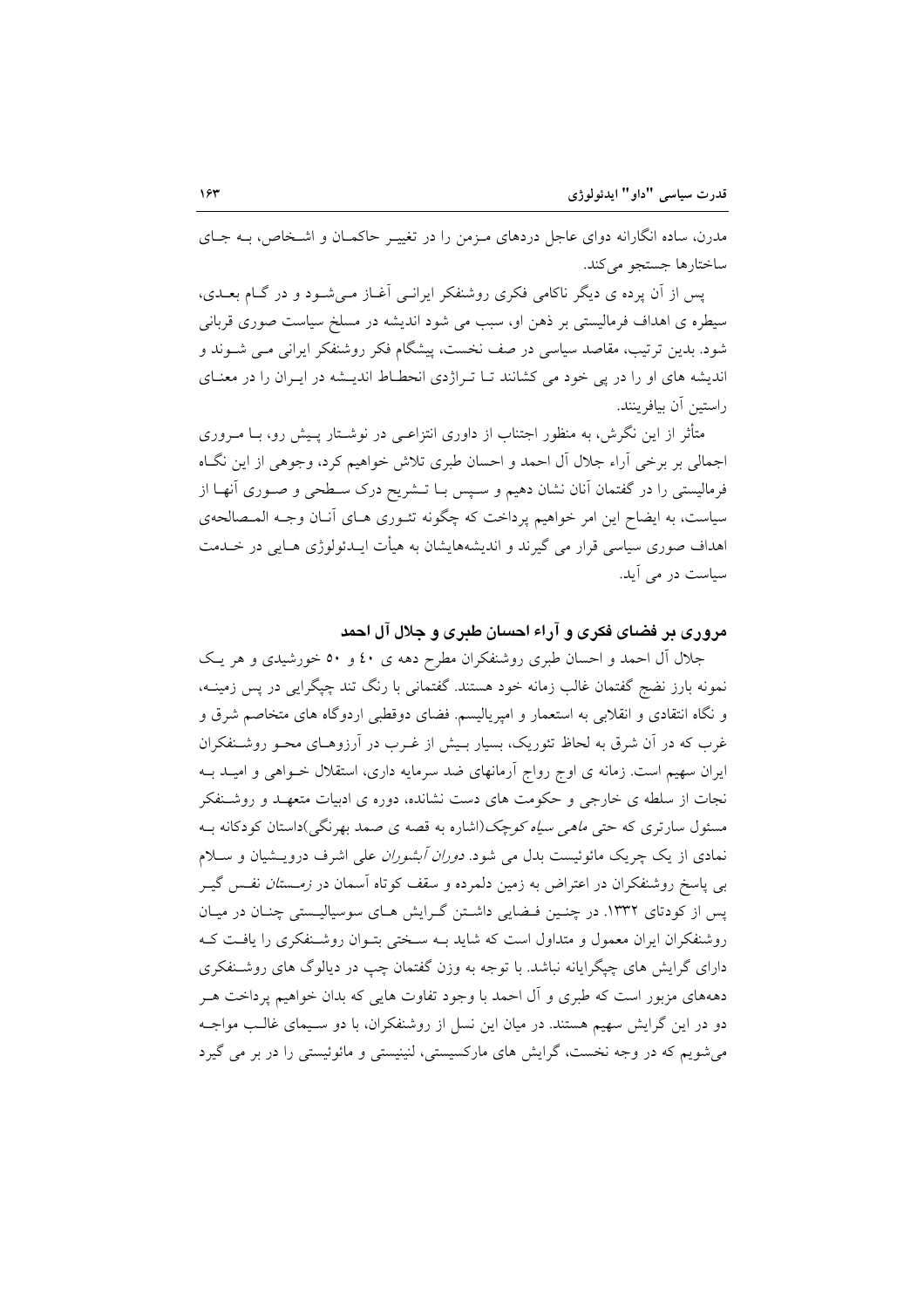که نمود بارز آن در حزب توده و سران آن با اعتقادات مارکسیستی- لنینیستی دیده می شود، و احسان طبری را می توان به عنوان چهره ی مطرح این جریان فکری در نظر گرفت.

سیمایی دیگر از روشنفکران این نسل، همچنانکه به شدت از گرایشات چپ متأثر است، از روشنفکران بومی گرا و هویت اندیش ایرانی نیز تأثیر می پذیرد که چهـره ی بـارز و سـردمدار آن، جلال آل احمد و گفتمان "غربزدگیش" است. روشنفکری سرخورده از اردوگاه ملل تحت ستم (شوروی سابق) که با وجودی که هرگز نگاه چپگرایانه را وا نمی نهد از اصالت خویــشتن و بازگشت به ریشه ها سخن می گوید و بر آن است تا در برابر هجوم غارتگر غــرب در زاد و بوم خويش پناهي بجويد.

با چنین پیش زمینه و در چنین بستری است که آراء دو روشنفکر تأثیرگذار دهه های ٤٠ و ٥٠ خورشیدی شکل میگیرد و مطرح می شود زمینه ای کـه مـی توانـد، خـاکی باشـد بـسیار مساعد برای نمو بذرهای شوم فرمالیسم سیاسی و سایه افکندن شاخه های بی بـرگ و بـار آن بر بالیدن اندیشه ی راستین.

چنان که آمد احسان طبری با گرایش مـشخص مارکسیـست- لنینیـستی در صـف نخـست روشنفکران فعال حزب توده قرار دارد. لااقل تا پیش از نگارش کتاب *کژراهه و متنبه شـدن او* از این گرایش، احسان طبری را در سیمای روشنفکری مؤمن می بینیم که هرگز در ایمان راسخ به صحت تئوری مارکسیسم– لنینیسم تزلزلی در او راه نمی یابد (طبری،١٣٦٦،مقدمه کتـاب). اندیــشه های او به شدت به "خدمت عظیم مارکس و انگلس" و "دقت و صلابت علمی حیرت انگیز" این دو مدیون است که "سوسیالیسم را از طرح ها و اندیشه های پراکنده... و رؤیایی زیبا... بــه درون یک ترازبندی بندی منسجم علمی وارد ســاختند" (طبـری،۱۳۵۸مـر۱۵). از نظـر طبـری ایــن امری به لحاظ علمی کاملاً ثابت شده است که "سوسیالیـسم مرحلـه ی اّتـی تکامـل جامعـهی بشری است که ضرورتاً پس از سرمایه داری درخواهد رسـید" و "حامـل اجتمـاعی آن یعنـی طبقه ی پیشرو تاریخ" نیز به نظر او "مقدر است با تــلاش متــشکل و انقلابــی، خــود را در آن پیروز گردانند" (طبری،پیشین،صص۱۰و۵۲). این پیشروان تاریخی آنچنان که او با ایمانی شبه مـذهبی به فاتح بودنشان باور دارد" عبارت است از طبقه ی کـارگران صـنعتی عـصر حاضـر کـه بایـد حاکمیت خود را به صورت دیکتاتوری پرولتاریا برای ایجاد جامعه ی نوین با پیروزی انقیلاب سوسیالیــستی محقــق ســازد..." (طبری،پیــشین،ص٥٢). از ســـوی دیگــر، آبــشخور درک طبــری از ماركسيسم، قرائت لنين از ماركس و ماركسيسم روسي است. از نظر طبري "لنين كوهي [است] در برابر آنانکه می خواهند مارکسیسم را به چپ و راست بکشانند" (طبری،پیشین،ص٥٥). او کـسی است که "توانسته تئوری مارکس را با تمام قاطعیت انقلابی آن و با انطباق دقیق آن بـر شــرایط نوین تاریخ عرضه دارد... و مسائل حاد دوران خود را به درخشانترین شکل حل کند... و هـم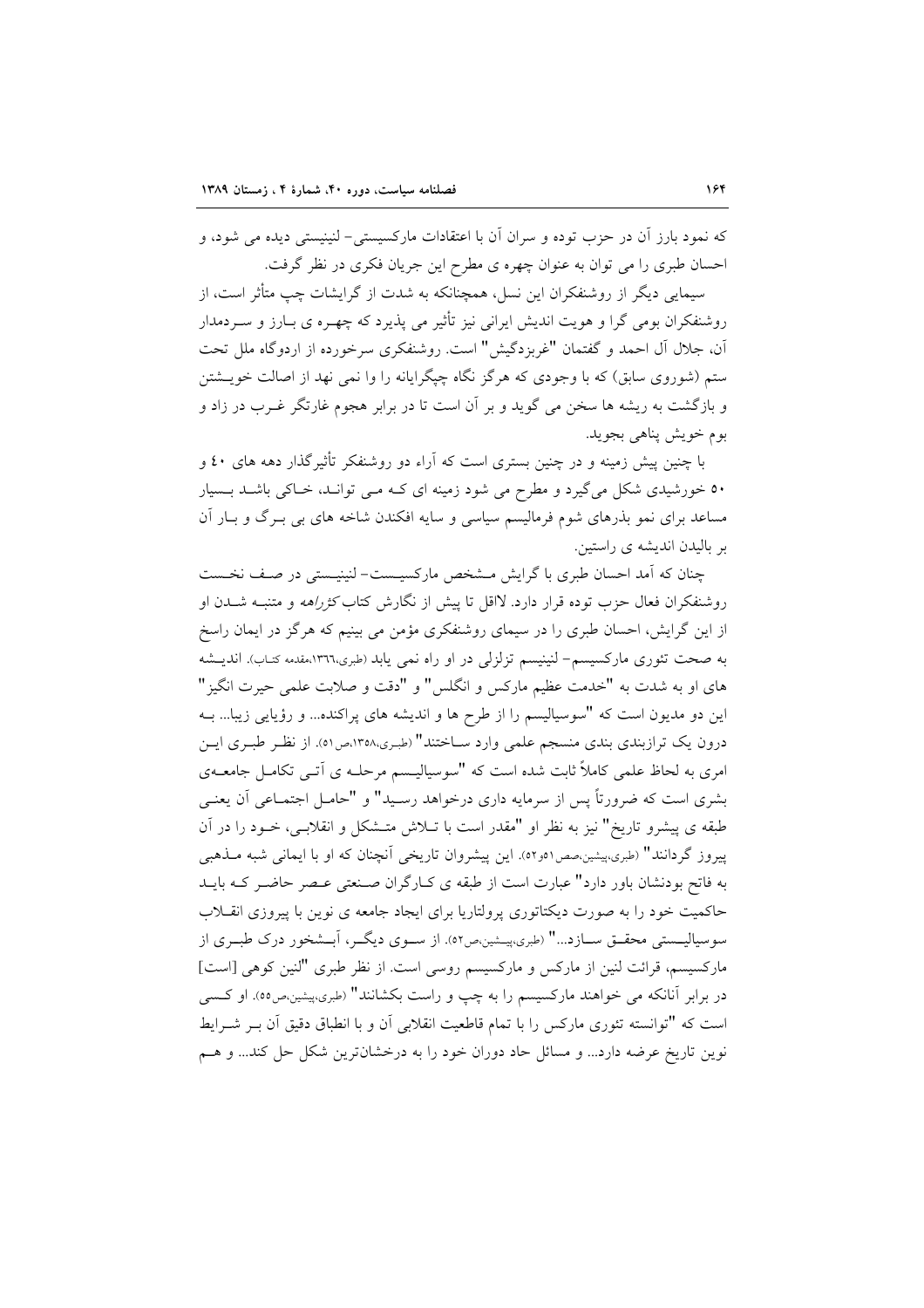از ریویزیونیسم و هم از دگماتیسم به کلی بـری اسـت" (طبری،پیـشین،صص٥٣-٥٤). طبـری بـر آن است که لنین "با برخورد علمی خلاق، که باید برای انقلابیون همه ی کشورهای جهـان نمونـه قرار گیرد، به انطباق تئوری مارکس بر شرایط دوران خود و بر جنبش روسیه دست زده است" (طبري، پیشین، صص٥٤-٥٥). براي احسان طبري، انديشه ي صرف، فاقد اهميت است چرا كـه لنـين "تئوریسینی آکادمیک و کابینه نشین نیست" و برای روشنفکر اسوه ی او در برخورد با "تئوری انقلابی"، مهم آن است که "چگونه از آن برای تشکل رنجبران و به حرکت درآوردن توده ها و سوق جنبش به سوی نبردهای تاریخی استفاده کند" (طبری،پیشین،ص٥٥). با چنسین نگــاهی بــدیهی است که به نظر طبری، روسیه "با نهایت اطمینان... میهن کلاسیک تکامـل انقــلاب پرولتــری و ساختمان سوسیالیسم"معرفی می شود و "انقلاب کبیر سوسیالیستی روسیه... مـسیری دیگـر را در پیش پای بشریت و از آن جمله خلق ایـران مـی گـذارد" (طبری۲۳۱۰،ص۱۷۰). بــدین ترتیــب مارکسیسم طبری "از همان آغاز مادر یک سیاست انقلابی است و با سیاسـت جنـبش تـودهمـا پیوند سرشتی دارد... و مارکسیسمی که در بستر محافظه کاری بخزد و بـه افـزار سـتمگر بـدل شود و به سیاه انبوه رنجبران جهان خیانت کند، از شـعله، فـروغ و سـوزندگیش سـتانده، آن را نابود كرده است" (طبرى،١٣٥٨،ص١١) .

بنابراین، آنجا که سخن از بن مایه های فکری طبری و اهداف او باشد با چندان پیچیـدگی مواجه نمی شویم. او با همه انعطافی که برای "یراتیک"و عمل قائل است اهـداف و باورهـایی روشن دارد. یک مارکسیست– لنینیست معتقد کـه جـدا از آن کـه تئــوری او تــا چــه میــزان از واقعیات جامعه ی ایران گسسته، و تا چه پایه تنها حاوی مفـاهیم انتزاعـی و بـی مبنـای عینـی می باشد، آرمان جامعه ی ایرانی را نظامی کمونیستی و در شکل ایده آل آن، مدلی کیبی به داری شده از روسیه ی شوروی سوسیالیستی می داند. مارکسیسمی که متأثر از لنـین، در یـی انطبــاق شرایط تئوریک خود بر ایران است، و در آن رسالت سوق دادن جامعهی ایران به سوی جامعـه ایده آل سوسیالیستی بر دوش روشنفکران آوانگاردی چون طبری سنگینی میکند. با توجــه بــه نزدیکی بیش از پیش دستگاه سیاسی زمانه طبری با جهان سرمایه داری و با تعریفی که لنـین از امیریالیسم به مثابه آخرین مرحله ی سرمایه داری و حمایـت از جنـبش هـای ازادیخواهانــه در جهان سوم دارد، نخستین گام مهم در راه ایده آل طبری، تضعیف ایــن نظــام دســت نــشاندهی اردوگاه غرب در ایران، به منظور قرار گرفتن در سـایه ی الطـاف قطـب سوسیالیـستی جهـان است، تا سراب مبهم دیکتاتوری روشـنفکران پیــشرو، در نبـود پرولتاریـای قدرتمنـد در ایــران محقق شود.

جلال آل احمد نیز همچنانکه آمد، در گرایش های چیگرایانه احسان طبری سهیم است. او به اقرار خود "دید اجتماعی را از آنجا باز آورده بود که می گفت "تا گور با خود خواهد برد"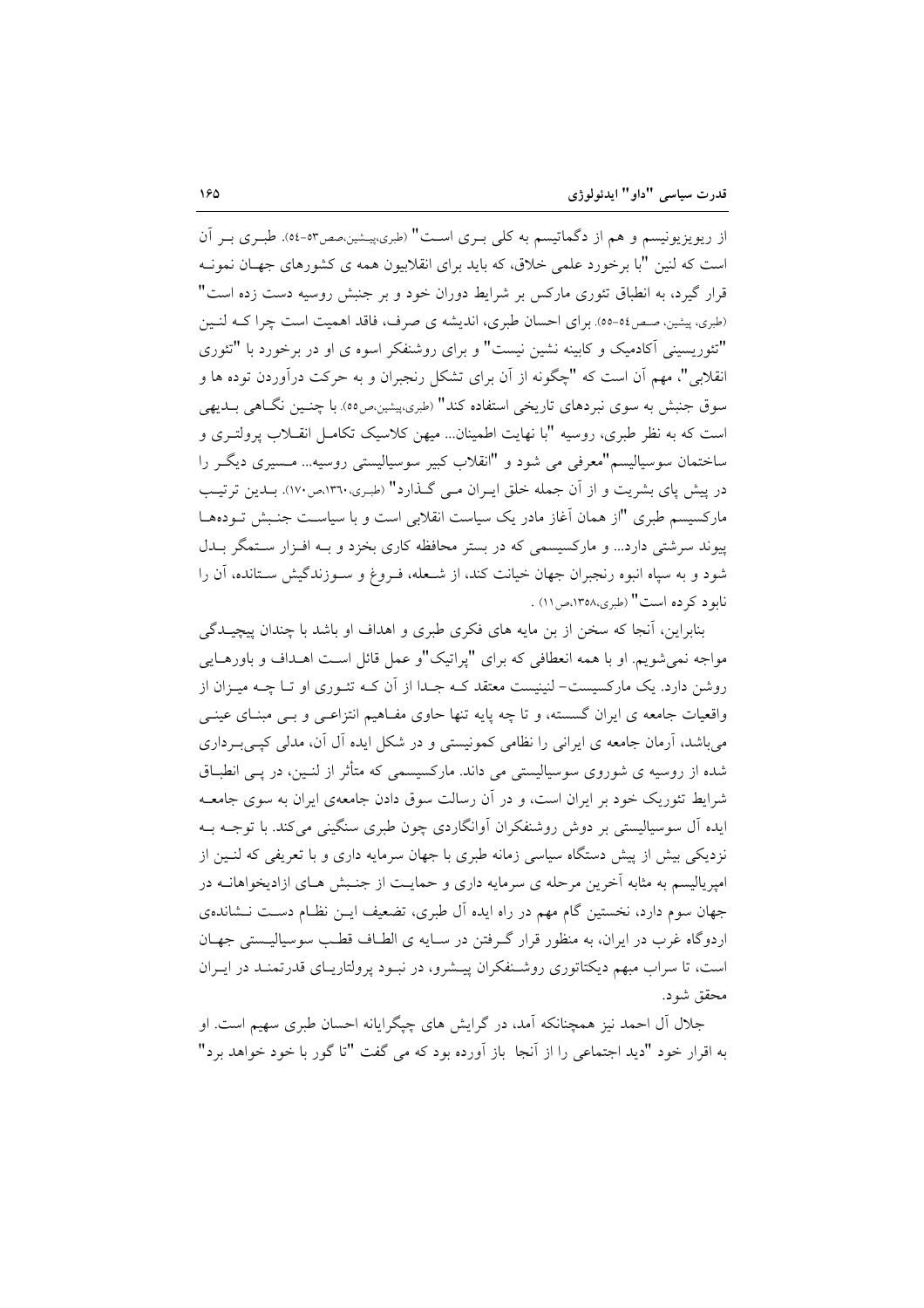(آل احمد، ۱۳٤۷،ص۷۷). دیدی که آل احمد مدعی بود سبب شده است "به مسایل جنبهی اقتصادی دهد، طبقات را مشخص ببیند و مبارزه ها را فوراً تشخیص دهد و گول نخورد" (آل احمد، پیشین، ص٧٧). او نیز معترف بود که به مارکسیسم مدیون است. لیـک آبــشخورهای فکــری آل احمــد پیچیدهتر و متنوعتر از طبری است. اگر برای احسان طبری روسیهی شوروی حامی جنبش های آزادیخواهانه و پناهگاه اصلی خلق های ستمکش باقی می ماند، آل احمد به روسیه ی شوروی نیز به عنوان ملل تحت ستم بدگمان است. غرب بـرای او و در گفتمــان او، دیگــر تنهــا جهــان سرمايه داري نيست، بلكه آل احمد در مهمترين اثر خود "غربزدگـي" بــه صــراحت از تقــسيم دنيا ميان "توليدكنندگان ماشيين و مـصرفكننـدگان" (آل احمـد، ١٣٥٦، ص١٩١) سـخن مـي گويــد. بدین ترتیب، مفاهیم شرق و غرب برای او ً مفاهیمی "نه سیاسی و نه جغرافیـایی کـه مفـاهیمی اقتصاديند" (آل احمد، پيشين، ص٢١). آل احمد در عين حال با تأثير پيذيري از آراء نظريــه پيردازان مکتب وابستگی، بارها و بارها در آثار خود به دولتهای دستنــشاندهی پیرامـون کــه "بــسنده کردهاند به اینکه پاسبان مرزهـای کمپـانی باشـند" (آل احمـد، پیـشین، ص١١٢) مـیتـازد و رابطـهی مبادلهی نابرابر را که به نظر او "همیشه سود طرف غربی را در یـی دارد" (آل احمـد، ۱۳۵۷،ص۱۲۰) به نقد می کشد. به نظر آل احمد "عاقبت وخیم این نــوع داد و ســتد" (آل احمد،پیـشین،ص١٢١) در کشورهایی چون ایران، "دولت دستنشاندهای است که به اعتبـار کمـکهـای مـالی و نظـامی غرب بر سر كار آمده است" (آل احمد،پیشین،ص١٢١).

اما آراء آل\حمد از اگزیستانسیالیستهای چپ نیز متأثر است. از "سارتر، فانون، تیبورمنده، خوزه دکاسترو، امه سزر" و البته سارتر که شـیوه ی تفکـر و عملکـرد او بـه گمـان آل احمـد. می تواند محکی برای درک گنـاه و ثـواب روشـنفکر ایرانـی بدسـت دهـد. بـه نظـر آل احمـد "روشنفکر ایرانی وقتی در راه صحیح روشنفکری گـام مـیزنـد کـه در ولایـت تـابع خــودش همکلام امثال راسل و سارتر باشد" (آل احمـد،۱۳٤۷هـ.۵). گـرایش هـای ضـد دولـت و شــدیداً سیاسی جلال آل احمد را نیز می توان در همین راسـتا تــشریح کـرد. بــرای آل احمــد متــأثر از اگزیستانسیالیسم، وجود مقدم بر ماهیت است و انسان طرحی است کـه مـی توانـد در نهایـت آزادي به تعريف خود بيـردازد. بنـابراين، ماركسيـسم- اگزيستانسياليـسم آل احمـد، بـرخلاف گرایش های جبر گرایانهی اندیشهی مارکسیستی که آدمیان را در ساختارهای پیچیده ی طبقــاتی محصور مي دارد، با رنگ و بويي اراده گريانه و با تأکيــد بــر عمــل، خــصلتي شــديداً انقلابــي مبی یابـد. امـا آل احمـد را در نهایــت، نــه روشــنفکری مارکسیــست و نــه مارکسیــست-اگزیستانسپالیست که روشنفکری بومی گرا خوانده اند. او با وجود ریشه های فکری که به آنها اشاره شد، مفاهیم اصلی گفتمان خود همچون غربزدگے را از هویت اندیـشانی چــون احمــد فرديـد وام گرفتـه اسـت (هاشـمي،١٣٨٤) . هرچنـد کــه بــا توجــه بــه تــأثير شــديد ماركسيــسم–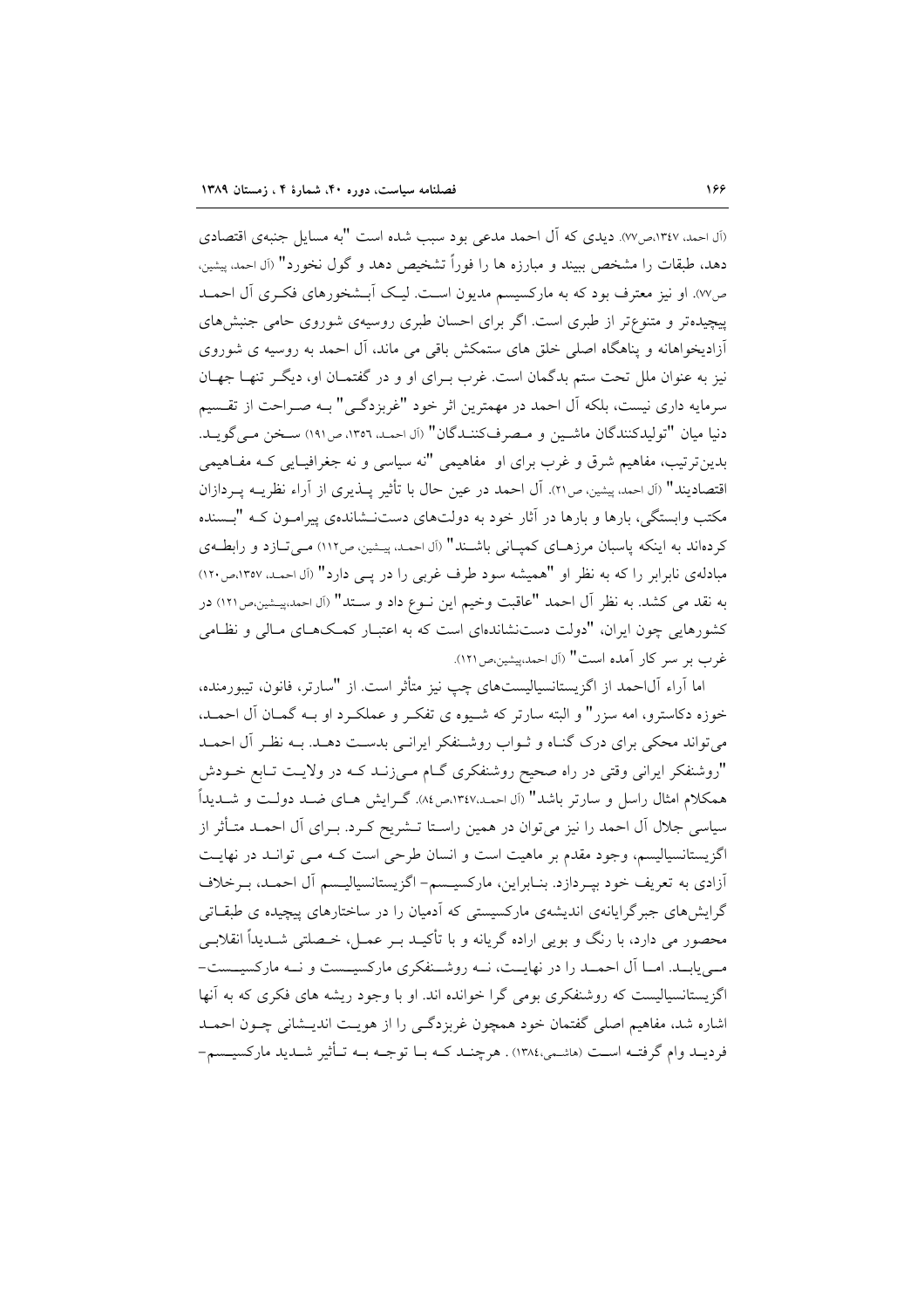اگزیستانسپالیسم و اهمیت سیاست در آراء او حتی مفهوم غربزدگی مورد نظرش با بــسیاری از هویت اندیشان متفاوت است. او غربزدگی را نیز همچون مارکسیسم و اگزیستانسپالیسم، نه بــا توجه به بن مایههای فلسفی که به بیان خود "به اتکای شامه تیـز و از سـر غریـزه و شـاید بـه التقاطي از اين كس و آن جا" (آل احمد،١٣٦٤،ص١٥) به دست مـي آورد، و مفهــوم غــرب بــراي او معنای خود را در روایت مرکز – پیرامون مکتب وابستگی پیـدا مـیکنـد و نــه در کــاوش هــای فلسفی فردید و فردیــدیان. بــدین ترتیــب اندیــشهی آل|حمــد ملغمــهای اســت از آراء مکتــب وابستگی، اگزیستانسیالیسم چیگرا و ضدیت با غرب و نوعی بومیگرایی غیرفلسفی که او را به دامان نوعی ضدیت و حتی انزجار از تمامی دستاوردهای مادی و معنوی جهـان سـرمایه داری می اندازد. برای آل احمد برخلاف احسان طبری اهداف سیاسی چنـدان روشـن نیـستند. تنهـا آرمان روشن سیاسی آل احمد از میان برداشتن نظام دست نـشانده ی غـرب و قطـع رابطـه بــا کشورهای مرکز برای حفاظت از زاد و بوم و هویت خویش است. هــویتی مـبهم کــه آن را در پتانسیل قوی مذهب تشیع در تهییج توده ها جستجو می کند.

|                          | بن مایه های فکری      |
|--------------------------|-----------------------|
| جلال أل احمد             | احسان طبری            |
| ماركسيسم                 | ماركسيسم              |
| اگزيستانسياليسم          | ماركسيسم- لنينيسم     |
| مكتب وابستگى             | تئوري امپرياليسم لنين |
| بومي گرايان و احمد فرديد |                       |

## ۳– فرمالیسم سیاسی در آراء احسان طبری و جلال آل احمد ٣- الف) ريشه هاى فرماليستى در الگوى نظرى

به نظر می رسد با دقت در آراء احسان طبری و جلال آل احمـد، بتـوان ریـشههـای نگـاه فرمالیستی را در الگوی نظری آنان یافت. این نکتهای قابل توجه است که علی رغم تأثیر پــذیری این دو روشنفکر از مارکسیسم، آنهـا بــه تــلاش مــارکس بــرای پــافتن بــسترهای عمیــق تــر و ساختارهای پنهانی که سیاست را در جوامع انسانی شکل داده انـد، و کوشـش مـداوم او بـرای تغییر زاویه ی دید، از حاکمان سیاسی به مناسبات پنهان بویژه اقتصادی، در پس پردهی آشکار قدرت سیاسی بی توجهند. در بررسی آراء احسان طبری و جـلال آل احمـد، نــه تنهــا از ژرف نگری مارکس به ساختارهای عمیق مادی، عینی و واقعی که روبنای سیاسی را شکل مبی دهــد اثری می بینیم، بلکه چنین به نظر می رسد که آنها روش مارکس را در مواجهــه بــا وقــایع عینــی معکوس کردهاند بهگونهای که به جای یافتن زیربنایی که سیاست بر پایهی اَن شکل مـیگیـرد، سیاست را زیربنـای تعلیـل و تحلیـل هـای خـود از تمـامی معـضلات سیاسـی، اجتمـاعی و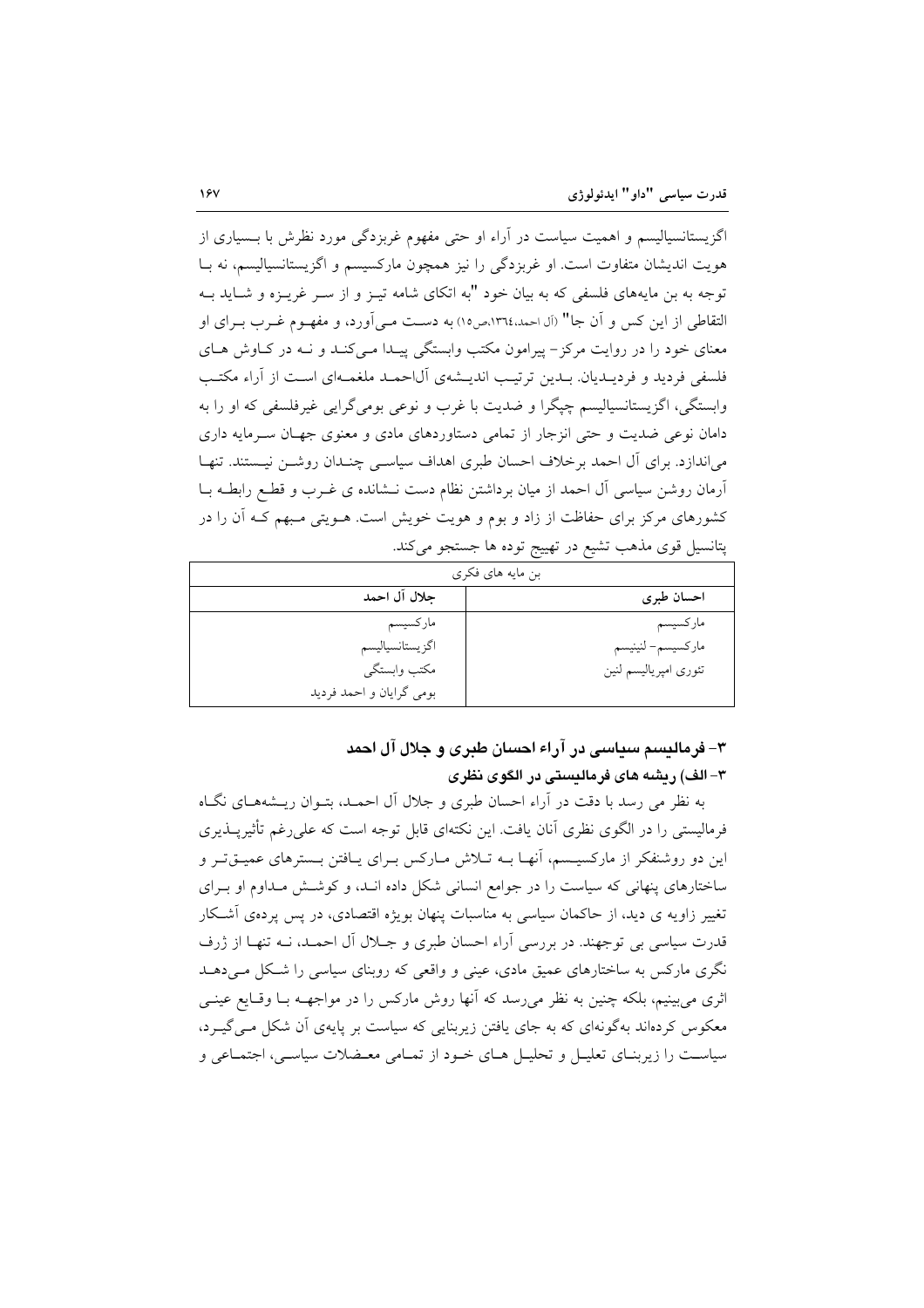اقتصادی... قرار می دهند، و تنها گرایش ضد دولت اندیشه ی مارکس، که آن را در نهایت ابـزار دست صاحبان قدرت اقتصادی می داند، به شکلی شعارگون در گفتمان احسان طبری و جـلال آل احمد تکرار میشود. احسان طبری با برگزیدن قرائت مارکسیـسم- لنینیـسم راه را بـیش از پیش بر این نگاه صوری گشوده است. در سنت انقلابی لنین بـا تأکیــد بــر عمــل سیاســی و بــا تصرف قدرت سياسي مي توان آرمـانهـاي سوسياليـستي را تحقـق بخـشيد. لنـين بـا تزريـق ارادهگرایی در مارکسیسم و کمرنگ کردن بخشهای جبرگرایانـه اندیـشهی مـارکس کـه بـه زمینههای عینی لازم، همچون صنعتی شدن و اکثریت پافتن پرولتاریـا بـرای بـروز انقــلاب سوسیالیستی مربوط می شود، بر آن است که حزب روشنفکران آوانگارد مے تواننـد، در نقـش انقلابیــون حرفــهای، رهبــری حرکــت پیــشرو بــه ســمت جامعــه ای برابــر و آزاد در معنــای سوسیالیستی آن را بر عهـده گیرنـد (رحیمی، ۱۳۸۳، ص۳۰۵). بـدین ترتیـب، طبـری بـا توجـه بـه چهارچوب نظری خود، ابزارهای لازم برای فرمالیسم سیاسی را در اختیار دارد، بویژه آنکـه بــا توجه به تئوری امپریالیسم لنین و مطرح شدن روسیهی شوروی به عنوان حـامی حرکـتهـای آزادیخواه ملل جنوب و معرفی جهان سرمایه داری به عنوان قطب امپریالیستی جهـان دوقطبـی روزگار طبری، رسالت سیاسی او وضوح بیشتری می یابد. اکنون طبری آماده است تــا اولویــت موضع گیری سیاسی خود را در بی اعتنایی کامل به واقعیات و بسترهای عینـی جامعـهی ایـران توجیه و تفسیر کند. تصویری که او از ایران ترسیم می کند، تصویری سادهسازی شده است که در آن در داخل "ارتجاع دست نشانده" و در خارج "امپریالیستها" (طبری،۱۳۵۹،ص۲۲) به مانعی بر سر راه پیشرفت کشور بدل شده اند. "سرمایهداری جهانی و انحصارات امپریالیستی... کـه از هر نوع سـتمگري در عرصـهي گيتـي دفـاع مـي كننـد" و "... فاشيـستهـا، شـكنجهگـران و أدمكشهای حرفهای كـه در مقـام حكومـت نشــستهانــد... [و] همــه و همــه در پنــاه حمايـت انحصارات امیریالیستی هستند" (طبری،۱۳۵۹هـر۳۱). این شیوه ی نگرش قالبی به وضعیت سیاســی پیچیده و استبداد دیریای ایران، آنچنان وجه غالب گفتمان طبری را تشکیل میدهد، که او آنانی را که "برآنند که دولتهای استعمارزدهی خاور زمین... نه بـر اثـر سیاسـت هـای سـتمگرانه و غارتگرانه ی [استعمار] بلکه در اثر وجود فساد و رشـوه خـواری و تفرقـه و جهالـت در میـان خودشان از یای درآمدهاند" (طبری،۱۳٦۱، ص۲۱) به صراحت "مدافعان استعمار و نــو اســتعمار" و استدلالات آنها را "شبه استدلالات منطقى و مشتى سسفسطه براى قلب حقيقت" مى خوانـد. بدین ترتیب، علت العلل همه چیز سیاسی است. در کشورهای جهان سـوم، "تبـسم شـهدالود استعمار" به "چاکران محلی" که در آنها حکومت دست نشانده "شـرایط غـارت و سـروری را فراهم مي آورد" و استعمار نيز به او "هم سهم و هم قدرت" ارزاني مي دارد، و حاصل "ايـن مغازلهی شیرین" سیه روزی ملل جنوب و از آن جمله ایران است. به نظر می رسد، طبـری نــه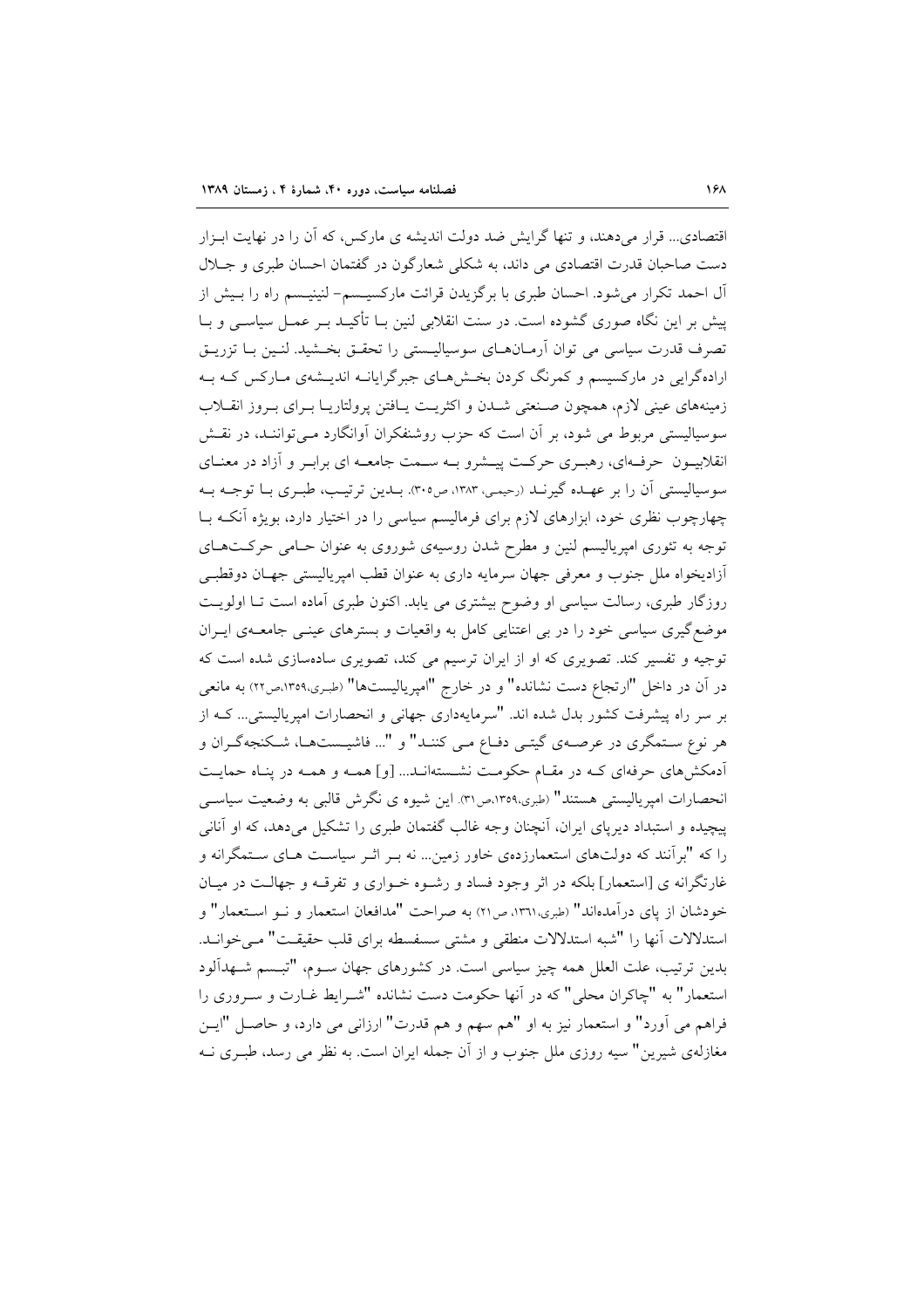تنها برای رفع مشکلات ایران، بلکه چه بسا برای معـضلات بــشری! راه حلــی حاضـر و آمــاده دارد. او در پاسخ به این پرسش که "کدام سیستم ایدئولوژیک می تواند دردهـای حـاد و مـبهم بشري را علاج كند؟" با اطمينان خواهد گفت: "سوسياليسم علمي ماركس، انگلـس و لنـين بــا گنجی سرشار از احکام و استدلالات علمی، با توشهای پربار از تجـارب خــلاق..."(طبـری، ۱۳۵۹، ص٤٠). بدين ترتيب در دواخانه ي انتزاعي طبري هم درد و هم درمان بيماريهاي بغرنج ايـران، عجالتاً تشخيص داده و تجويز مي شوند. "رژيم سياه استبداد" كه برافتد، "انحصارات چپــاولگر امیریالیستی" نیز "یکی از عمدهترین پایگاه های تجاوز علیه کشورهای مستقل ملـی و بـالاخره سرکوب هر گونه جنبش استقلال طلبانــهي ضــد اميرياليــستي در ايــران" (طبـري، ١٣٥٩، ص٤) را از دست خواهند داد. در نهایت هدف روشن و آشکار است، و البته ابزار نیل به آن نیز در جریـان یراتیک و با انعطاف و خلاقیت تئوریک روشن خواهد شد.

در بررسی آراء جلال آل احمد نیز بــا همــین نگــاه قــالبی و صــوری سیاســت زده مواجــه می شویم. به نظر می رسد که او نیز در تعلیـل تقریبـاً تمـامی معـضلات اقتـصادی، اجتمـاعی، فرهنگی، هنری... هیچگاه از نگاه فرمالیستی خود رها نمی شود. او متأثر از مکتب وابستگی بـه ساده ترین شکل، با موانع پیچیده مواجه می شود و البته راه حل هـای او نیـز همچـون طبـری سیاسی است. بدین ترتیب، اگر از آل احمد نیز پرسیده شود که "چرا مـا پـیش نمـی رویــم؟" بلافاصله ياسخ خواهد داد: "... استقلال اقتصادى نداشتيم، استقلال سياسـي نداشـتيم. خيلـي سـاده! اسـتعمار!..." (آل احمـد،١٣٥٧،ص١٦٦). از أنجـا كـه در انديـشه ي او، مكتـب وابـستگي بـا بومیگرایی و انگاره های ضد غرب در هم آمیخته است، متهم اصلی غـرب اسـت: "... همـین غربی که میداند چم خم کار را چطور مرتب کند تا نسبت یک طرفه همیـشه متعـادل باشـد و هرگز این رابطهی بایع و مشتری به هم نخورد... همین غربی که حکومتهای ما را مـی[ورد و می برد، سر یا نگاهشان میدارد، پیزر لای پالانـشان مـی گـذارد، کنگـروی مستـشرقان برایـشان درست می کند و در روزنامهها و رادیوهایش مدام هفتهای یا ماهی یکبار تعریف و تمجیدشان میکند…" (آل احمد، ۱۳۵۲، ص۱۲۵). به این ترتیب، تئوری توطئه به عنوان ماحـصل نگـاه سیاسـت زده، بر اندیشهی آل احمد سیطره می یابد. تئوری توطئهای که بر آثار آل احمد؛ در سفرهایش، در داستانهایش، در روایت یک واقعیت تاریخی، در تحلیل طرح مبارزه با بیسوادی، در بازدید از یک نمایشگاه نقاشی و حتی تماشای تئاتر، در شیوه ی نگاه او حتی به اموری چون پزشکی و مهندسی، بر سر سفرهی صبحانه و حتی بر مارک قلمی که ابزار نگارش اوست سـایه افکنــده است. آل احمد همهي پديـده هـاي اطـرافش را بــا همـين شـيوهي تحليـل و از وراي عينكـي فرمالیستی و سیاست زده می بینـد. از پـشت شیـشه ی کـدر توطئـهی اسـتعمار و امیریالیـسم، حکومت خائن و دست نشانده و روشنفکران غربزده ای که عروسک دست قدرت های بـزرگ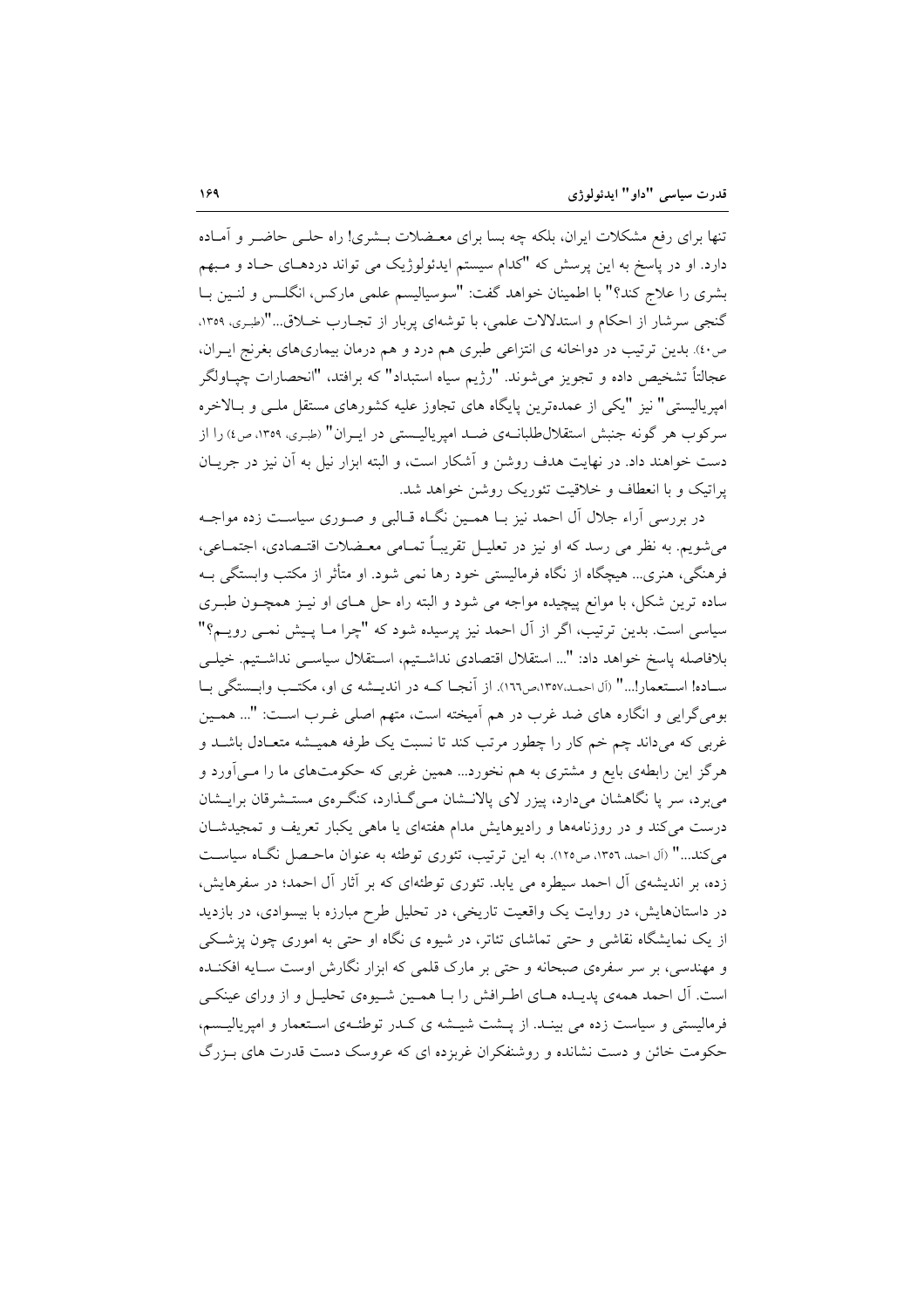جهان هستند. در این میان مرد عامی ایرانی مقصر نیست، همچنان که دولت های جنوب مقصر نیستند. در داخل مشکل ناشی از حاکمان سیاسی دست نشانده است، و در خارج هم استعمار، استعماری که خود فربه شده ی دولت دیگری است کـه بهـره کـشی از پرولتاریـای جامعـه ی خودش نمی تواند دیگر برایش سودآور باشد. بختک امیرپالیسم که "مشروطه علـم مـی کنـد تـا نفت ما را به يغما ببرد" و اذنابش در داخل كه "زير ديگ پلو سـفارت را آتـش مـي كننـد" (آل احمد، پیشین، ص۸۰) مدرسه هایی که غربزده و "آدمهایی همچون نقش بر آب" تربیت مـیکننـد. "رادیویی که مدام بیخ گوش ما افسون می خواند" و "تلویزیونی که عوالم از مـا بهتـران را بـه چشم ما میکشد" و "مستشرقانی که مدام تومارهای وهن آور درست میکنند، که شما سرتان سر فيل است و دمتان دم فيل... و دست به دهان نگاهمان مي دارند و بلدند چطور قرضه بدهند و گمرک را در اختیار بگیرند" (ال احمد،پیشین،صص۷۲) و "روشـنفکرانی کـه اگـر هـم چشمـشان یکراست به قرتی بازی های دوره ی جوانی خودشان در پاریس و لندن و برلن نبود، دست کم گوششان فقط بدهکار "سه مکتوب" اّقاخان کرمانی بود"، "روشنفکرانی که در آخرین تحلیـل و به عنوان بزرگترین مأموریت وجدانی و نفسانی، دیلماجان مستشاران غربی اند…" (آل احمد. پیشین، ص ١٣٦). این شیوه ی قالبی در مواجهه با پدیـده هـای پیچیـده و منـشوری اجتمـاعی، از سوی دیگر با نگاه اگزیستانسیالیستی کـه بــا اصــالت عمــل و ارادهگرایــی تــوأم اســت در هــم میآمیزد و او در تلاش مداوم خویش برای یافتن نیرویی که بتوانــد در برابــر نیــروی اهریمنــی غرب و حاکمان دست نشانده استعمار تاب آورد و پتانسیل لازم برای تحریک و تهییج تودههـا را داشته باشد، عاقبت اسلام و مذهب تشیع را به عنوان بخشی از هویت بـومی ایرانــی کـشف می کند. حال او نیز چون طبری درد و علاج درد را یافته است، لیک او چــون طبــری تــصویری روشن از پوتوپیای خود ندارد. مهم برای او تغییر و انقلاب است و براندازی عاجـل حکومـت دست نشاندهای که علاوه بر استثمار اقتصادی می رود تا هویت و اصالت شرقی سرزمینش را در زیر چرخ دندههای مخوف ماشینیسم وارداتی نابود گرداند. برای آل احمد استقلال رکنی اساسی است و بر خلاف طبری هیچ تمایلی ندارد که ایران به اردوگاه سوسیالیستی روسـیهی شـوروی بییوندد و در سلک اقمار آن درآید.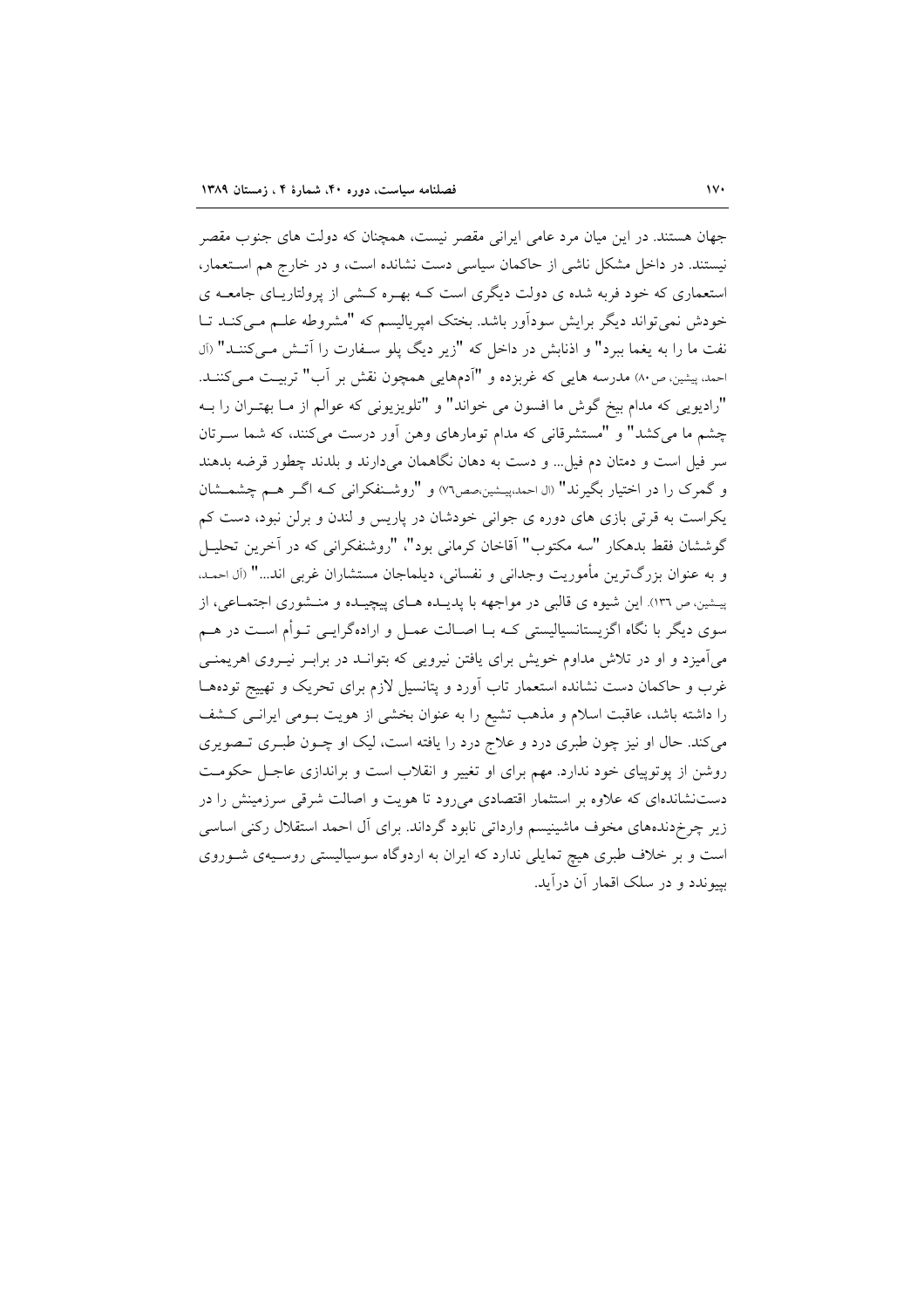| جلال آل احمد                           | احسان طبرى                        | ریشهای فرمالیستی در الگوی- |
|----------------------------------------|-----------------------------------|----------------------------|
|                                        |                                   | نظرى                       |
| غربزدگی/حکومت دست نشانده و             | حکومت دست نشانده و وابسته بــه    | علت العلل معضلات ايران     |
| ألــت فعــل غــرب/ اســتعمارگري        | نظـام ســـرمايه داري/اســـتعمار و |                            |
| كشورهاى متروپل                         | امپریالیسم بلـوک غـرب در جهـان    |                            |
|                                        | دوقطبي                            |                            |
| برانــدازي حكومــت دســت               | تغییر حکومت دست نشاندهی           | راه حل عاجل                |
| نـشانده و ألـت فعـل قــدرت هـاي        | قطب سـرمايه داري بــه حكــومتى    |                            |
| بزرگ                                   | وابسته به بلوک شرق در جهان        |                            |
|                                        | دوقطبي                            |                            |
| تأكيد و استفاده از پتانــسيل انقلابــی | انعطاف در انتخاب ابزار در جريـان  | ابزار دستیابی به هدف       |
| مذهب تشيع                              | پراتيک                            |                            |
| استقلال و بازگشت به ریــشه هــا و      | تشکیل جامعه ی سوسیالیــستی بــر   | هدف                        |
| ألترناتيو مبهم سياسى                   | اساس تئورى ماركسيسم– لنينيسم      |                            |

٣- ب) تلقى از سياست و تأثير آن بر فرماليسم سياسى:

به نظر می رسد با بررسی درک و تعبیر خاص احسان طبری و جـلال آل احمـد از مفهـوم سیاست، می توان شواهدی بیشتر بر نگـاه صـورتگرایانه ایــن دو روشــنفکر بــه سیاســت و امــر سیاسی یافت. احسان طبری در آغاز کتاب جستارهایی از تاریخ، در پرسش از چیستی سیاست، أن را "هم علم مي داند و هم هنر "؛ علم، از أنجا كه "بايد قوانين و قواعد و سـاختار و تــاريخ آن را آموخت" و هنر، "زيرا براي سياستمدار، دولتمرد يا دولتمـدار شـدن، قريحـه و مـوهبتي ویژه دربایست است" (طبری،۱۳٦۱،ص۷). اما از آنجا که علم سیاسـت بــا درک طبــری از قواعــد و قوانین و ساختار تاریخ در پیونـد اسـت و او درک خـود از ایـن امـور از تئـوری مارکسیـسم-لنینیسم بدست می آورد، سیاست را "بیان متراکم اقتصاد جامعه" می خواند و بر آن اسـت کـه "اقتصاد (يعني شكل مسلط مالكيت و مناسبات ناشي از آن است كه) سياست و حقـوق را بـه دنبال خود می کشد و بدان شکل می دهد"(طبری،پیشین،صص۸-۹). به ایــن ترتیـب از نظـر طبــری "جامعه دارای یک هسته ی اقتصادی و یک پوسته ی سیاسی- حقوقی است و رابطـه ی ایــن هسته و پوسته، رابطه ی ماهیت و پدیده است…" (طبری، پیشین،ص۸). هر چند نگـرش طبـری بـه رابطه ی سیاست و اقتصاد اکونومیستی و یکجانبه نیـست و بـه نظـر او "پوسـته ی سیاسـت و حقوق در قبال اقتصاد منفعل نيست و نقش فعال عظيم در تكامل اقتصاد و كل جامعه ايف مـي کند…" (طبری، پیشین، ص۸-۹). او علاوه بر آنکه به تغییر در ساختارهای اقتـصادی بـرای تغییـر در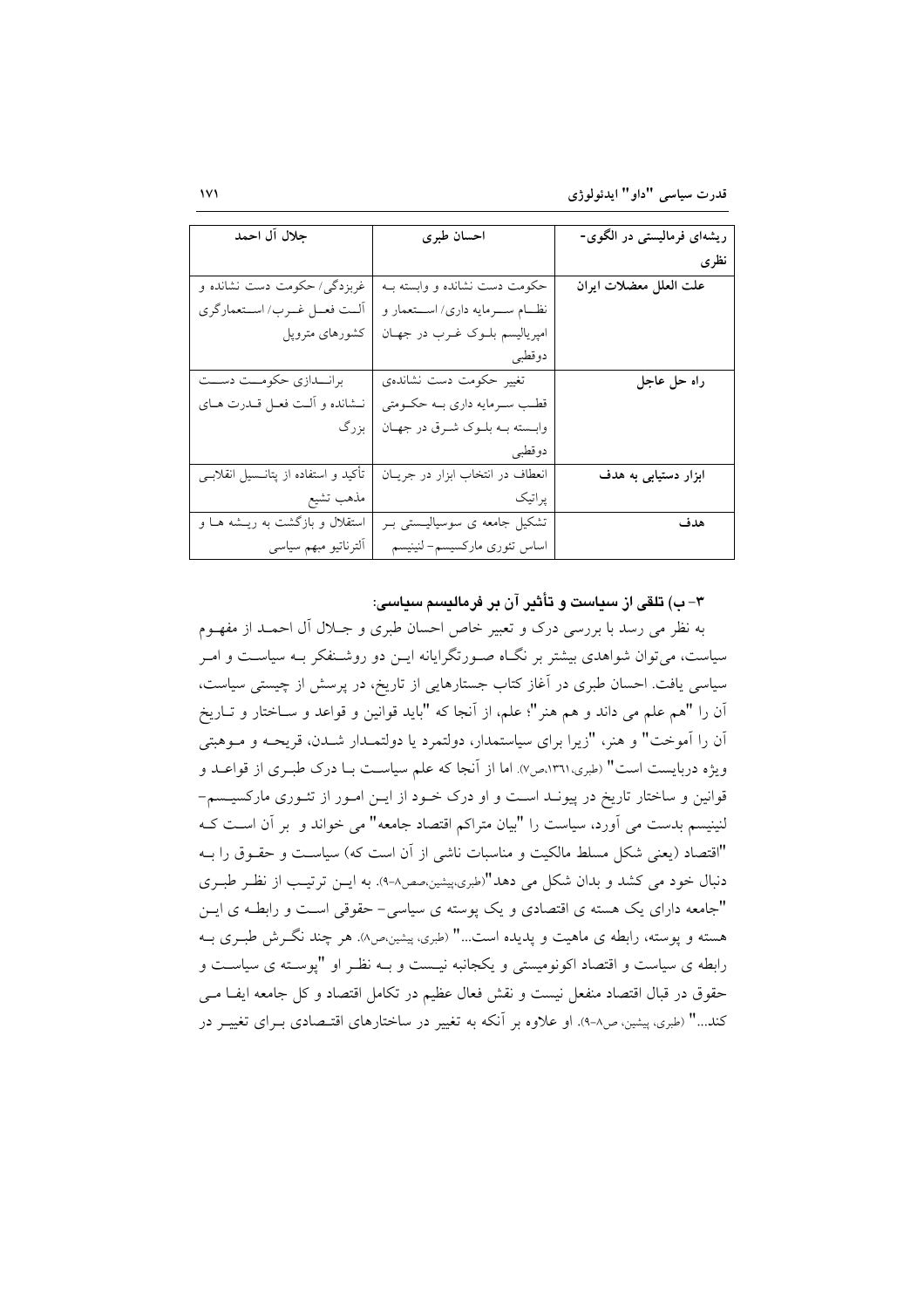سیاست باور دارد به دلیل نفوذ قرائت لنینیستی مارکس در آرائش معتقد است که "بـرای تغییــر هر نظام اقتصادی نیز مبارزه ی سیاسی حتی تا اَن حد که قیام انقلابی باشد، ضرور است."

مشکل اصلی تعابیر و تعاریفی را که طبری با استفاده از تئوری مارکسیستی– لنینیستی خود از سیاست ارائه میدهد، باید در چند نکته جستجو کرد: نخستین و اصـلی تـرین معـضل، عـدم تشخیص و تبیین مبانی اقتصادی است که قرار است روبنای سیاسی جامعـه ی ایـران را شـکل دهند. با مروری بر آثار احسان طبری به نظر می رسد تلاش او برای تطبیق تئوری مارکسیــستی و دوره های تاریخی از برده داری تا بورژوازی، در شکلی بسیار قالبی و کلیشه ای انجام گرفته است. او خود به خوبی واقـف اسـت کـه حتـی "درک کلیـات" اَن "درفـش اندیـشه ای" کـه كمونيست هاى ايران برافراشتند، تنها در پناه "قدرت تصور و انتزاع"ممكن بوده است. امـا بـا وجود آگاهی او بر این امر همچنان به شدت به مفاهیم بی مبنای تئوری خود وفادار می ماند و همانها را نیز در ارتباط با مفهوم سیاست واگویــه مــی کنــد. بــه ایــن ترتیـب، درک طبــری از سیاست نمی تواند نسبتی با سیاست در معنای مدرن داشته باشد، چـرا کـه سیاسـت در معنـای امروز آن با بن مایه های واقعگرایانه متولد شده است و توسل به تئوری های انتزاعـی صـرف، هر گونه درک مدرن از سیاست را با بن بست مواجه خواهد ساخت.

معضل دیگر آن است که او با تهی کردن مفهوم سیاست از هر گونه مضمون واقعـی، آن را به موضع گیری سیاسی فرومی کاهد. بدین ترتیب با وجودی که او نمی تواند مضمونی بـرای سیاست در پیوند با واقعیات جامعه ی ایران ارائه دهد، نگاه ضد دولت و انقلابی مارکسیـستی-لنینیستی خود را حفظ می کند. ماحصل چنین نگاهی آن است که مفهوم پیچیدهی سیاست بـه به شعاری اجوف در هواداری از یک جهت گیری خاص سیاسی و حزبی، تقلیل می یابد، که به نظر میرسد، نوک پیکان این حمله با توجه به اَبشخورهای فکری طبری کاملاً روشن است.

در عین حال در آثار طبری نوعی تلقی منفـی از سیاسـت وجـود دارد، سیاسـتی کـه در آن براي "سوار شدن به خر مراد" بايد به "بدترين مكرها و خدعه ها تن داد" و از "چكمه ليـسى و نعل وارونه زنبی و ظاهرسازی..." (طبری،١٣٦١،ص١٤) نباید پرهیز داشت. بر اساس همین نگرش است که در قضاوتی سطحی از دید احسان طبـری "ماهیـت اسـلوب و شـگردهای دیپلماسـی غربے و شیرقی یکے است" و تنها تفیاوت اَن است کیه "دیپلماسے غربے خیود را... در زرورقهای تمدن می پیچید و خشونت را در کالبد قانون و انسان دوستی و حقوق بــشر جــای میدهد" (طبری،پیشین،ص۱٤). البته طبری علاقـهای چنـدان بـرای پرسـش از چرایـی وجـود ایـن زرورق های فریبنده ندارد، همچنان که در توضیح ماهیـت یگانــهی دیپلماســی شــرق و غــرب توضيح درخوري را لازم نمي بيند. بــه نظـر مــي رســد، وجــود "اســتبداد مطلــق و دسپوتيــسم شرقي"كه "بر محور مركزي زور و اخافه ميگردد" و "قانون ابليسي الحـق لمـن غلـب بـر آن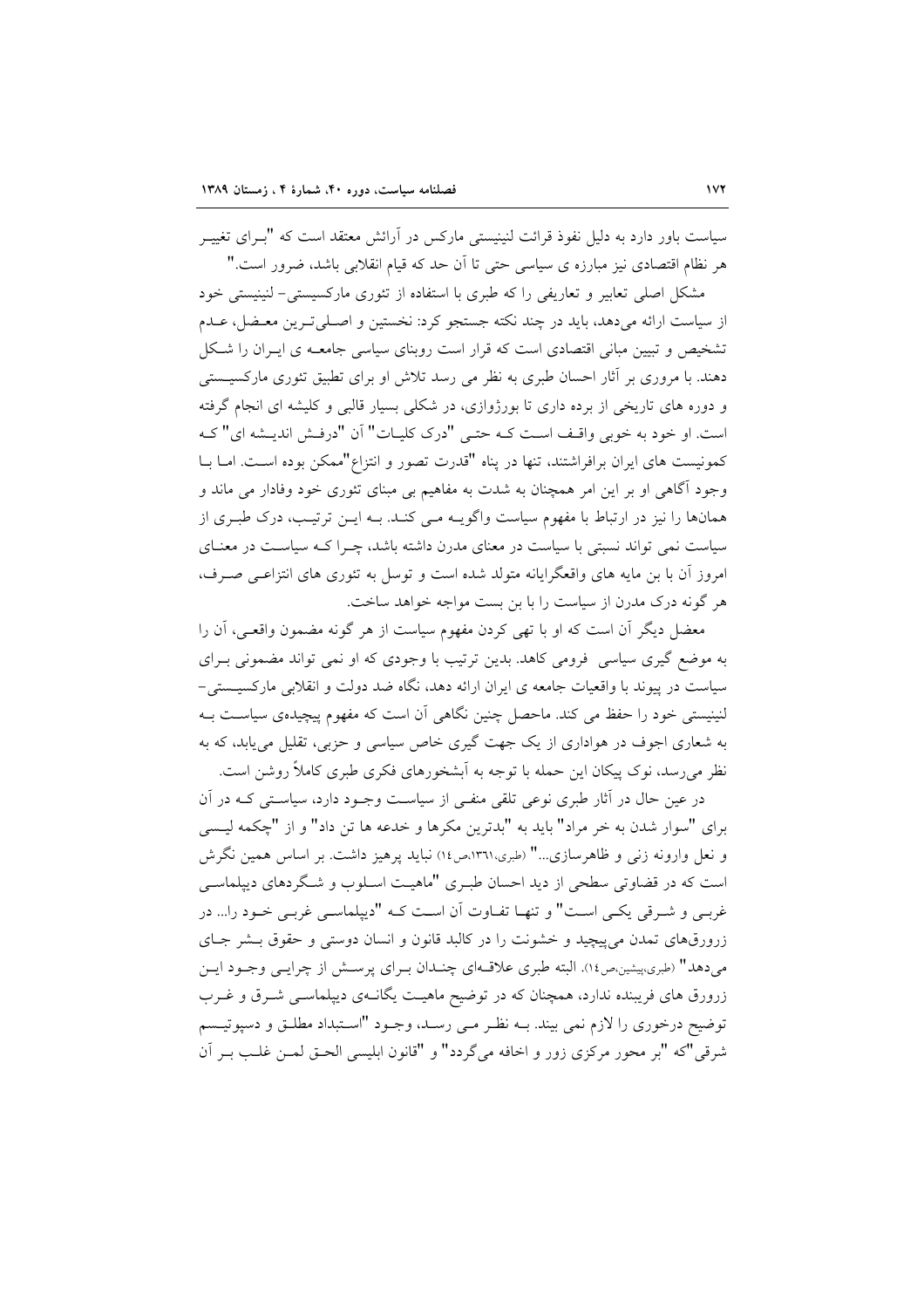چیره بوده است" تلاش طبری را برای درک ریشه های ژرفتر سیاست و معنا و جایگاه آن در ایران افزون نکرده است، و واقعیات تاریخی از ایـن دسـت، تنهـا در اتخـاذ موضـع سیاسـی و آفرینش شعارهایی کوبنده تر در حمایت از سمت و سوی سیاسی او به کار گرفته می شود. در نهایت، در منفی ترین برداشت، طبری سیاستی را که پیشتر به حاکمان سیاسی خائن فروکاســته است، با "رذيلت" و "ذلت" همييوند دانسته و در برابر "فضيلت" و "حقيقت" قرار مـى دهـد، تا بیش از پیش، از عوامل بنیادینی که بستر ساز سیاست هستند، غفلت ورزیـده شـود. اینجـا است که می توان گفت حتی اگر بخواهیم بر مبنای تعـاریف احـسان طبـری رویکـردش را بـه سیاست به قضاوت بنشینیم، او را در مواجهه با سیاست، نه عالم و نه هنرمند نخواهیم یافت!

در برداشت آل احمد از مفهوم سیاست نیز، مشکل عدم درک پیچیدگی های فرآیند سیاسی و نگاه صورتگرایانه به آن به شکل دیگر وجود دارد. نخستین معضلی که در گفتمان آل احمــد در مواجهه با سیاست با آن روبرو می شویم آن است که آل احمد با هر گونــه تلقــی علمــی از سیاست مخالف است. او به صراحت در مقالهی "نمونههای روشنفکری اخیر" دریافت خلیـل ملکی از سیاست به مثابه علم را "یک اشتباه فکری می داند" (ال احمد،۱۳٤۷،ص۳۷۱) و ایــن تعبیــر را که سیاست "علمی به دقت علوم ریاضی قادر به به حل مشکلات اجتماعی باشد" "نسخهی فرنگ نوشته برای مستعمرات" (آل احمد، پیشین، ص۳۷۲) می خواند. ضدیت آل احمد با علم دانستن سیاست تا حدی است که ترجمه ی "فرهنگ لغات بـزرگ سیاسـی و اجتمـاعی" را از سـوی ملکی که "به دنبال دقت علمی در مسائل سیاسی و اجتماعی است" شاهدی بر خطای فکری او می داند، و معتقد است معرفی سیاست به صورت علم، عامداً و از اینرو صورت گرفتـه کـه "حكومت استبدادي و استعماري"، "مرد عامي كلاس نديده را به صورتي فريبنـده از دخالـت در سیاست منع بکند و سیاست را به صورت معما درآورند و نــوعی حرمــت و تقــدس بــه آن بدهند و آن را كار خواص و برگزیدگان جا بزنند...". موضع گیری آل احمـد نـشان از برخـورد قالبی و سیاست زده او نه تنها با مفهوم سیاست که حتی با مفهوم علم دارد. برداشت آل احمــد از علم، مبتنی است بر تلقی کاملاً پوزیتویستی از آن، در صورتیکه بــه نظـر مــی(ســد هرگونــه کوششی برای ارائه ی تعریف اثباتی، آنگونـه کـه آل احمـد در یـی آن اسـت، حتـی در علـوم طبیعی، کوششی بی حاصل خواهد بود. اَنچه بیش از هر گز و معیار دقیق سبب می شود، یک آگاهی، علم دانسته شود پایبندی به روش علمی در حصول آن است. به این ترتیب مخالفت آل احمد با علم دانستن سیاست بدین شیوه، بستری مناسب بـرای درک صـوری از آن را فـراهم خواهد ساخت. با تقلیل دانش سیاست به امری عوامانه به راحتی می توان در تعلیل هر معـضل اجتماعی انگشت اتهام را به سوی بارزترین نماد سیاست و لایه های بیرونی آن نشانه گرفت، بدون اینکه به سطوح عمیقتر و ساختارهای پنهانی که بـه شـکل گیـری یـک حکومـت منجـر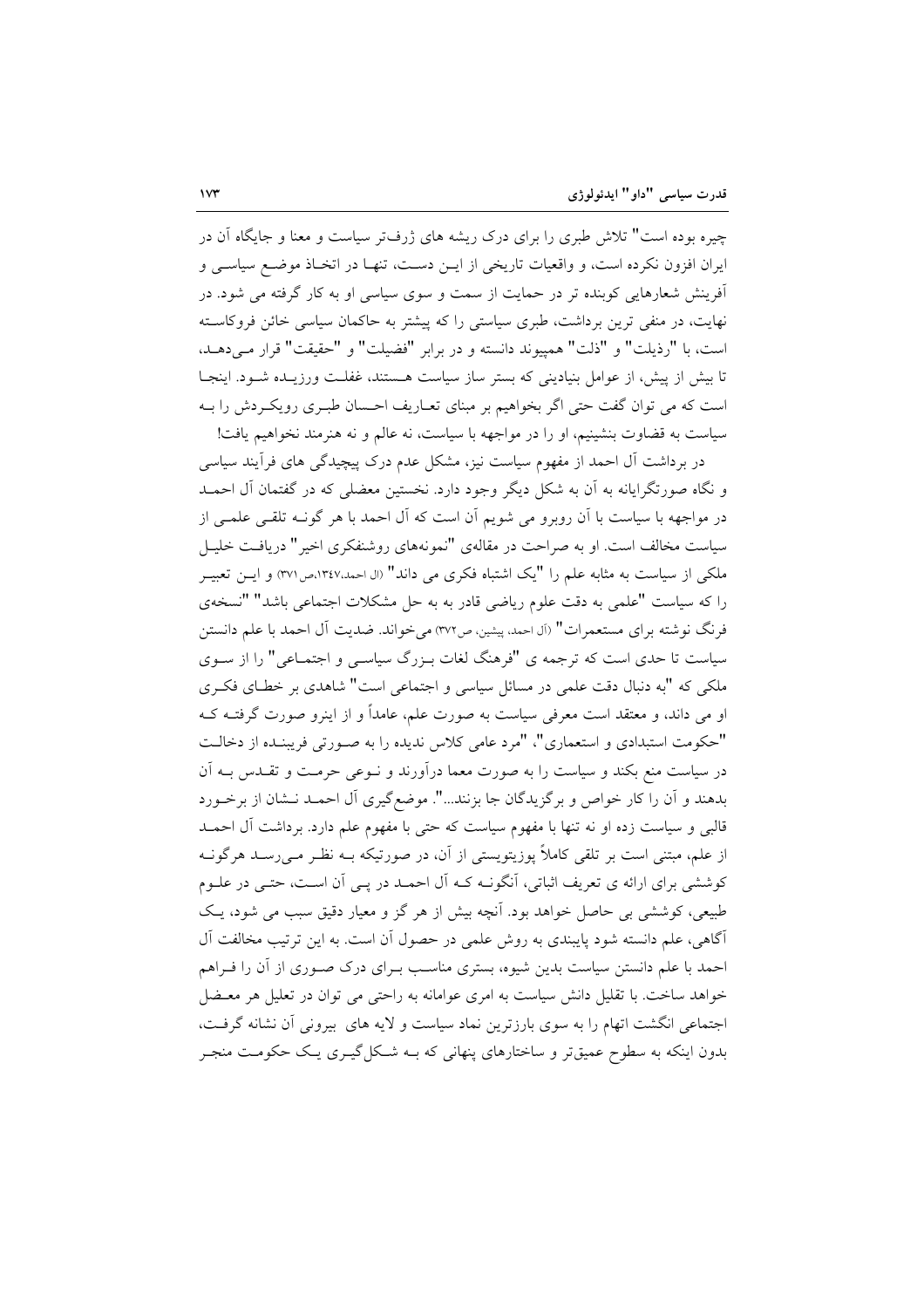می شود، کارشناسانه و کاوشگرانه نگریسته شود. در کنار چنین موضع گیری، در آراء آل احمــد نیز همچون احسان طبری با نوعی نگاه منفی به سیاست مواجه می شـویم کـه ادامـه ی همـان تلقی عوامانه از سیاست است؛ اینکه سیاست "پدر و مادر ندارد و یا تفنن خواص است بـرای رسیدن به قدرت و ثروت" (آل احمد،پیشین،ص۳۹۲) و باید از آن فاصله گرفت و دامان بدان نیـالود. بدین ترتیب، آل احمد، معنای سیاست را تنهـا در میـان "قـوم ضـال و مـضل سیاسـتمدارانی" می جوید که انبانشان پر است از "توشه ی میراث هزار فامیلی، یا بوقلمونی روزنامهنویسانهای، یا وقاحت آخوند مآبانه ای، یا فنری در کمری، یا دستمالی در آستینی..." (آل احمد، پیشین، ۳۹۳) غافل از آنکه، سیاست به آشکارترین شکل در سراسر آثار خــود او، از مقالــههــا و داســتانهایش گرفته، تا سفرنامه ها و حتی ترجمهها ساری و جاری است (آشوری،۱۳۸٤،ص۱۰) .

در سویهی دیگر برداشت کاملاً منفی آل احمـد از مفهــوم سیاســت کــه مــضامین آن را در محدودهی تنگ کارگزاران خائن و دغلکار سیاسی خلاصه مـی کنـد، بـا تـصویری بـه شـدت آرمانگرایانه و تخیلی از این مفهوم در آثار او مواجه می شویم، که آل احمـد را بـه جـستجوی "معصوم" در سیاست واداشته است. او در پاسخ بـه نامـه ای کـه در سـال ۱۳۳۹ خورشـیدی درباره ی "وفاداری او به بوسه ای که بر سیاست زده می پرسد" سـرخورده از فـضای پـس از کودتای ۲۸ مرداد، با واژگانی مأیوسانه می نویسد که در دنیای سیاست از همان "آغاز به دنبـال معصوم گشته است" و چون یافتن عصمت در چنـین دنیـایی حماقـت اسـت، سیاسـت را بـه کناری نهاده است. در حقیقت تلقی محدود از سیاست است که او را از هیأت جــوانی امیــدوار در پی معصوم، اکنون در مواجهه با واقعیات عینی زمانهاش که در درک پیچیدگیهای آن به بن بست رسیده، به مرد کاملی مأیوس و سرخورده بدل ساخته است. جـستجوی آل احمــد بــرای یافتن معصوم در سیاست در داستان نون و القلم نیز تکـرار مـیشـود و میـرزا اسـدالله قهرمـان داستان تلاش آرمانی را در "جستجوی آنچه که ندارد..." (آل احمد، ۱۳۵۷، ص۱۲۶) ادامـه مـیدهــد. غافل از آنکه سالهای متمادی از روزگارانی می گذرد که اندیـشمندان دریافتـه انـد، گـشایش کلاف سر در گم سیاست، با دستان خاکی آدمیان خطاکار ممکن خواهـد شـد و نـه در رؤیـای محال معصومان آسمانی! آری سیاست، به بیان خود جلال آل احمد و واژگانی کـه او شــتابزده می گوید و بے تأمل می گذرد؛ "چیزی است در حد کشدار ترین علوم انسانی، و پایـه اش نهـاده بر آن وجدانیات پنهان جماعتها، از مذهب گرفته تا تا رفتارهای خرافی و از زبـان گرفتــه تــا أداب معاشرت... ناچار سخت نسبی است و سخت کشدار است و سخت حکیم ناپیذیر ..." (ال احمد،١٣٤٧،ص ٣٧١).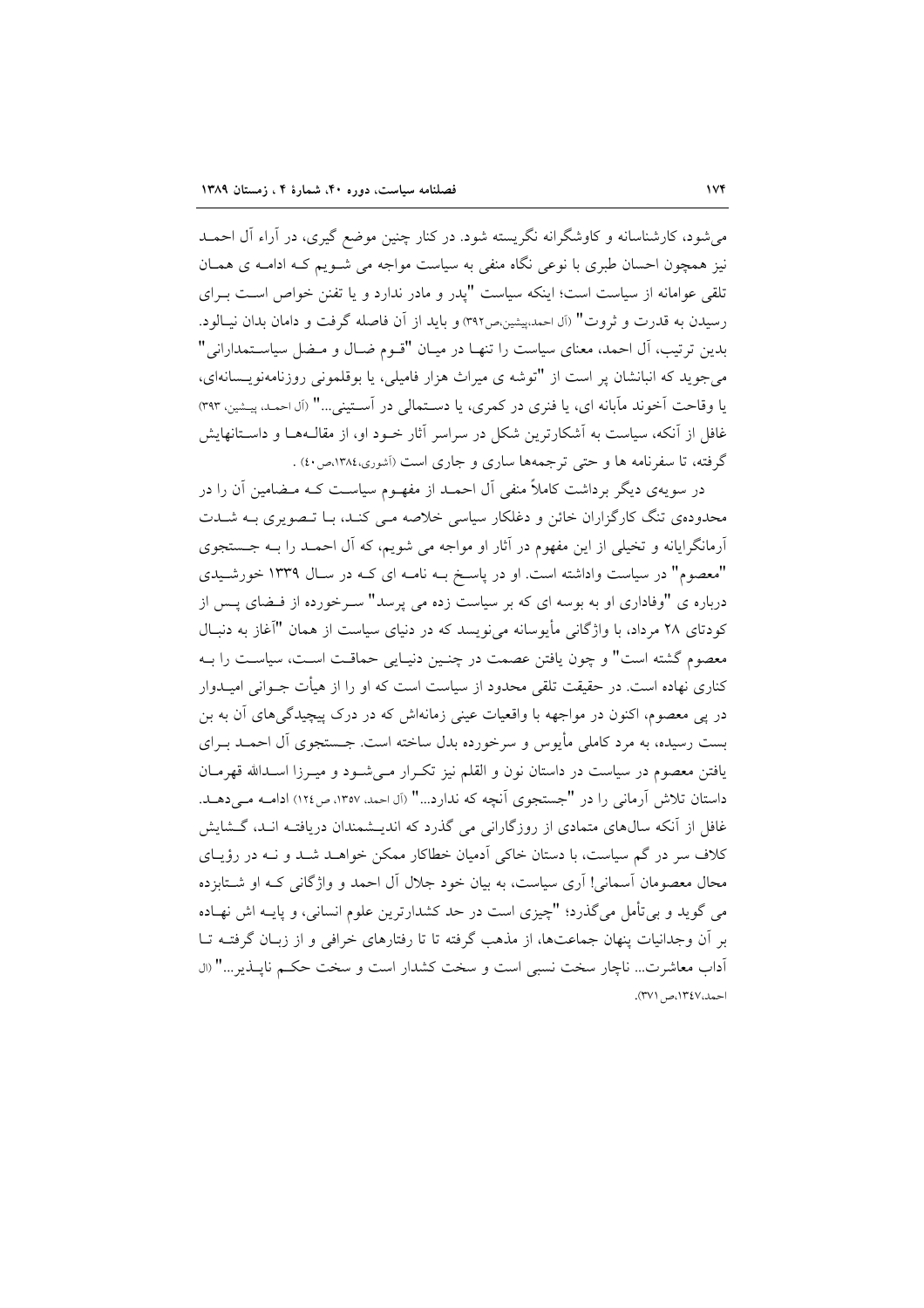| تلقی از مفهوم سیاست و فرمالیسم سیاسی                      |                                                  |  |
|-----------------------------------------------------------|--------------------------------------------------|--|
| جلال اَل احمد                                             | احسان طبرى                                       |  |
| مخالفت با هرگونه برداشت علمـی از سیاسـت و درک             | تعریف سیاست به مثابه پوسته ی اقتصاد، در عـین     |  |
| علم سیاست به شکلی کاملاً پوزیتیویستی                      | عدم تبیین هسته ی اقتصادی                         |  |
| برخــورد انتزاعـــي و آرمـــاني بـــا مفهـــوم سياســـت و | تهي ساختن مفهوم سياست از مضمون واقعي             |  |
| بی توجهی به بنهایــههــای واقعگرایانــهی آن در معنــای    |                                                  |  |
| مدرن                                                      |                                                  |  |
| برداشت منفی از سیاست بــه مثابــه عرصــه ی فریــب و       | برداشت منفی از سیاست و قرار دادن سیاست در برابـر |  |
| دروغ                                                      | حقيقت                                            |  |
| تحدید مفهوم سیاست بــه محــدوده ی تنــگ حاکمیــت          | تحدید مفهوم سیاست به حــوزه ی حکومــت و هیــأت   |  |
|                                                           | حاكمه                                            |  |

۴– اولویت سیاست پر اندیشه در آراء احسان طبری و جلال آل احمد

به نظر می رسد نگرش سطحی و صـورتگرایانه بـه سیاسـت، در آراء جـلال آل احمـد و احسان طبری که هم معضلات ریشه دار و بدخیم جامعه، و هـم درمـان آنهـا را، بــه پوســتهی سیاست و تغییر لایههای بیرونی سیاسی جامعه فروکاسته است، چنان بر اندیـشهی آنـان سـایه افکنده، که آمادهاند بـا انعطـاف در تئـوري5پـردازيهـاي خـود، انديــشه را بـر آرمـان سياســي فرمالیستی، منطبق سازند. به عبارت دیگر، آنان نه برای تببین و تشریح شرایط عینی جامعــه بــه شیوه ای علمی بلکه برای دستیابی به اهداف سیاسی که فرمالیـسم سیاســی بــرای آنهـا روشــن ساخته است، تئوري پر دازي مي كنند.

به عنوان نمونه، احـسان طبـري در أراء خـود، بـا تقـسيم جريانـات فكـرى بـه "تعقلـي و غیر تعقلی " (طبری، ١٣٥٩، ص١٨٤) صراحتاً مذهب را ذیل اشکال غیرعقلانی قرار می دهد. او بر آن است که مذهب و جریان فکری مذهبی "قادر به ایجاد یـک سیـستم فکـری منـسجم نیـست" (طبری، پیشین، ص١٨٥) و باور دارد كه این "اشكال شعور اجتماعی عقلی و راسیونال [هستند ك] در نهایت در مسیر تکامل تاریخ باقی خواهند ماند" (طبری، پیشین، ص۱۸۹). بـدین ترتیب، طبـری نیک میداند که تئوری مارکسیستی- لنینیستی او نمی تواند به لحاظ نظری و در "جهـانبینــی و بينش عمومي" خود، "وجهي مشترك" با اسلام داشته باشد. اما همـين شـيوهي تفكـر مـذهبي، هنگامی که در راستای "اندیشه های مترقی عصر ما" البته به لحاظ عملکردهـا و واکـنشهـای سیاسی قرار گیرد، میتواند ذیل عنوان "کبارایی" مـذهب در جامعـهای کـه "از نظـر مـادی و معنوي رشد نيافته" و تحت عنوان "خلاقيت در مبارزهي اجتماعي" در پراتيک، توجيه منطقـي بیابد، و البته این توجیه منطقی را طبری به راحتی با دستکاری در تئوری مارکسیستی- لنینیستی خود حاصل خواهد کرد. اینچنین است که در طوفان تحـولات سیاسـی، بـرای طبـری "اتحـاد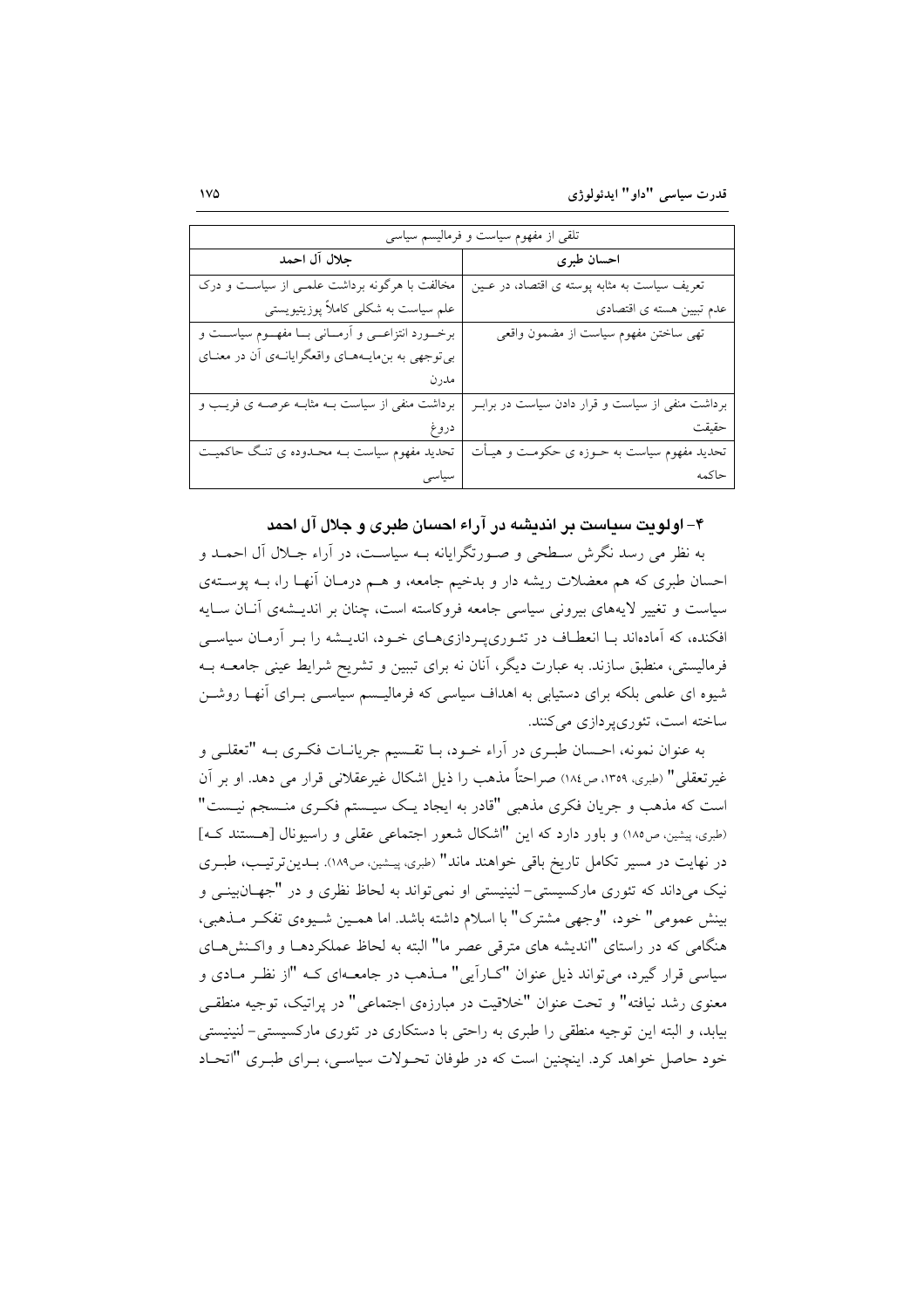مسلمانان انقلابی و مترقی و مارکسیستها... نه فقط ممکن، بلکه ضرور و [به] مــسأله ی مبـرم و حاد زمان" بدل می شـود، و بدینـسان در جامعـهای کـه در آن "بـدون نـضج شـرایط عینـی تاريخي" پيروزي انقلاب سوسياليستي به "معجزه" ميءاند، مي توان معجزه آفريد. اكنون طبري برای تمام "سربازان کوچک و گمنام این نبرد" بـه خـوبی "نزدیـکتـرین هـدف مـشترک" را شناسایی کرده است، و آن باور به براندازی نظام سیاسی ارتجاعی، به عنوان گامی بـه پـیش در جريان تكامل تاريخ است (طبري، پيشين، ص٥) .

دربارهی جلال آل احمد و گفتمان غربزدگی او نیز وضع به همین منوال است. آل احمد بــا وجود ابراز نگرانی مداوم برای هویت و زاد و بوم خود، از تاریخ بیـزار اسـت. تـاریخ بـرای او "هیولای پیزری است که حتی درخور مقابله اش نمیداند" (آل احمـد، ۱۳٤۷، ص۸)، برای او تاریخ كالبدى "مرده است در گور و نه زنى حامله كه بتوان از بند نافش تغذيه كـرد" (آل احمـد، پيـشين، ص»، از اینرو است که به نظر می رسد اصالت و خویشی را که او بـه دنبـال آن اسـت را تنهـا می توان در چهارچوب اهداف فرمالیستی تعبیر و توجیه کرد. او حتی در "غربزدگی" که در آن روایتهای تاریخی نیز ارائه شده است، "خود را یک مورخ نمـیدانـد" و مـیگویـد کـه تنهـا "برداشت"های خود را مطرح کرده است. برداشتهایی که بیش از هر چیز، در راستای خلـق توجیهها و تفسیرهایی قرار میگیرند که برای نیل به اهداف فرمالیستی او بـه کـار آینـد (ادمیـت. ١٣٦٤، صص١٣٨-٥٥٠)

برخورد آل احمد با مذهب و اسلام نیز با چنین جهتگیری سیاسی صورت می گیرد. او بــا توجه به اینکه "نود درصد اهالی مملکت، هنوز با معیارها و ملاکهای مذهبی زندگی می کنند" (آل احمد، ١٣٥٦، ص١٠٣) و با توجه به "افتراق ميان مذهب و رقيب اصليش" (ال احمد، پيشين، ص١٠٧) حکومت غربزده، بر آن است تا روح سیاست را در کالبد "سنت در مـرگ کــه نــشان از مــرگ سنتها دارد" (آل احمد، ۱۳٤۷، ص۲۰۳) بدمد. او به نقش روحانیت در انگیزش حرکتهای بـزرگ تاریخ معاصر ایران، چون "فتوای سـاده ی میـرزای بـزرگ شـیرازی" (آل احمـد، ١٣٥٦، ص١٨) یـا استفادهای که "در مبارزه ی ملی شدن صناعت نفت پیشوایان قوم از آن جناح مذهبی بـه سـود هدفهای مبارزه کردند" (آل احمد، پیشین، ص١١١) اشباره مبی کنید، و نیک دریافتیه است ک "روحانیت چه پایگاهی است و نیز چه خطری" (ال احمد، پیشین، ص۸۱) و از همین رو بــه خــوبی ايفاگر نقش "آژيتاتور سياسي و مذهبي"مي شود كه خود سيد جمـال(لـدين اسـدآبادي را بــدان متهم کرده است. با توجه به سیطره ی همین نگاه سیاست زده است، که حتی بر دار شدن شیخ فضل الله نوری برای آل احمد، نه برای بازشناسی هویت اسلامی ایرانـی و مداقــه در شــیوهی تفکر شیخ فضل الله به عنوان روحانی مدافع سنت، که به منظور آفـرینش اسـطوره ای تراژیـک در خدمت اهداف فرمالیستی اوست. چرا که آل احمـد هیچگـاه از پیـشوایان روحـانی حـامی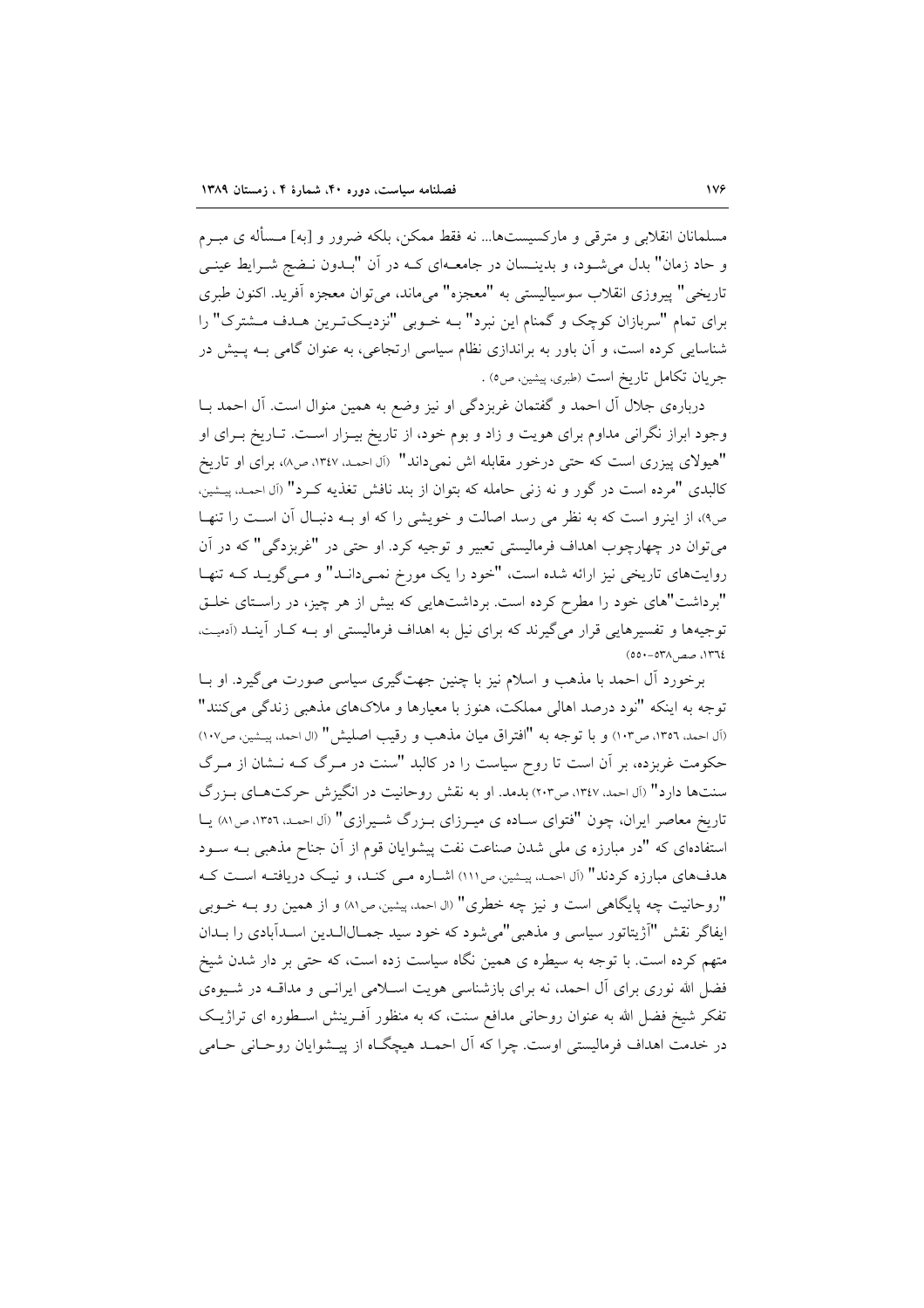مشروطه سخن نمی گوید.جواد طباطبایی در نکوهش این پندار ال احمد می نویسد:"تردیــدی نیست که شیخ فضل الله نوری به عنوان مدافع تشیع اسلامی بـر دار شـد، امـا مفهـوم مخـالف سخن ال احمد أن است كه فقيه و اصولي بزرگي مانند علامه نائيني كه بر پايهي همه ي منـابع کتاب و سنت به دفاع از مبانی نظری مشروطیت پرداخت در جهل به غربزدگی خود، کمـر بـه نابودی تشیع اسلامی بسته بود" (طباطبایی،۱۳۸٤،ص۱۱۲). با قید این نقد پیش گفته همو نتیجــه مــی گیرد که: "آل احمد در پیکار سیاسی خود در جستجوی دشمن است و نعـش آن بزرگــوار بــر سر دار را همچون پرچمی می یابد که گویا از دویست سال پیش بر بـام سـرای ایــن مملکـت افر اشته شده است..."(طباطبايي، پيشين،ص١١٣)

## نتىجە

ایدئولوژی، سرشار از اسطوره ها و شعارها، و انعکاس آرمان هـا و آرزوهـا، و توجیــه گــر باورها و اعتقادات آدمیان است. ایدئولوژی مرز میان آنچه که هست و آنچه که باید باشد، مـرز میان تفکر و تعمد، مرز میان اندیشه و عمل را از میان می برد و بـرای محقـق سـاختن بایــدها خلق می شود. نگاه ایدئولوژیک بر خلاف نگاه عالمانه، نگران دسترسی بیش از پیش به وقـایع و مواد خام عاری از تفسیر، و حضور در دیالوگی نقادانه و پایان ناپذیر در همهی بخشهای خود، و تلاش برای ابهام زدایی از واقعیت نیست، که در مقابل در یی خلق ایده آل هـای دور و مبهم، کشف راه رسیدن به آن، و دستکاری و واژگون سازی واقعیت به گونه ای است که در راه هدف به کار گرفته شود. از اینروست که ایدئولوژی، بیش از هر نظام اندیشگی، بـا قــدرت در پیوند است و به خوبی می تواند توجیه گر یا طرد کننده ی یک سیستم سیاسـی باشـد و در کسب و یا از میان بردن مشروعیت برای آن به کار گرفته شود.

با مرور اجمالي بر آراء احسان طبري و جلال آل احمد، و با توجه به تعريف و تعبيـر آنــان از سیاست، و جایگاه و اهمیت حیاتی اهداف سیاسی، شاید بتوان تفکر آنان را نه در حـوزه ی اندیشه ورزی عالمانه، که در دایره ی ایدئولوژی تعبیر و تفسیر کرد. آراء آنها در پیوند مستقیم با عمل سیاسی است که در آن، جهان واقعی از دریچه ی تنگ فرمالیسم سیاسـی و بــا نگــاهی تقلیل گرا و صوری نگریسته می شود، و مفاهیم تئوریک، گسسته از مضامین واقعـی بـه شـکل شعارهایی برای تهییج احسسات توده ها، در خدمت آرمان هـای مـبهم سیاسـی در مـی آینــد. بدینسان اندیشه ی کاذب چون خمیری در دست ایدئولوگ به همان شکل و شمایلی درمی آیــد که فرمالیسم ایجاب می کند و در این میان، مجالی برای اندیـشه ی راسـتین بـاقی نمـی مانـد. بیهوده نیست که طبری مارکسیست، قادر به ائتلاف با جنبش انقلابیـون مـسلمان مـی شـود، و آل\حمد اگزیستانسپالیست، در "بی نهایت" حجاج مـسلمان بــه "صــفر" بــدل مــی شــود. در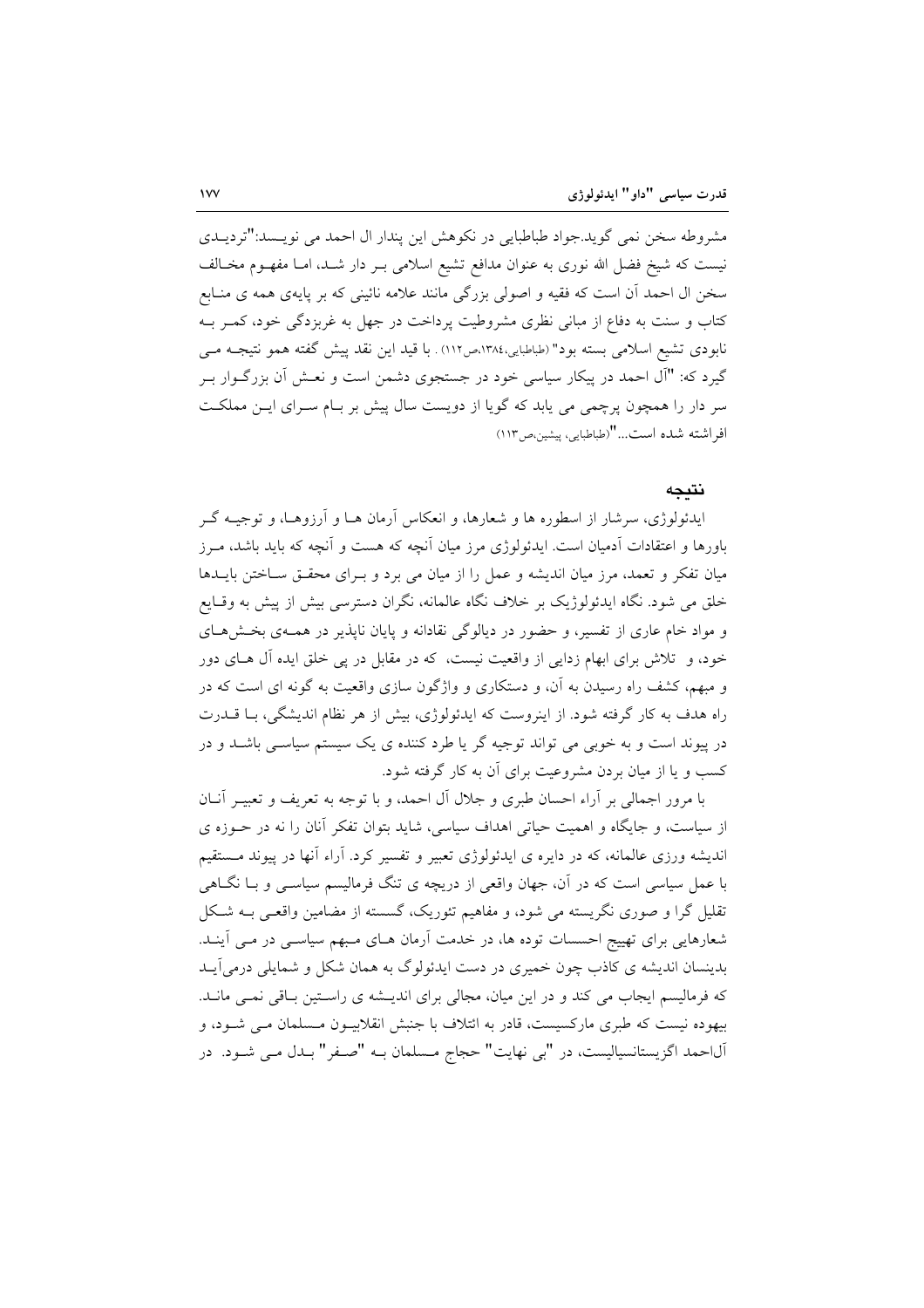حقیقت این پتانسیل عظیم اسلام در ایجاد طوفان سیاسی است، کـه ایـن دو روشـنفکر را مجذوب مي كند تا أرائشان وجه المصالحه ي هدف سياسي قرار گيرد. اگر حيات انديــشههــاي راستین، در پیوند با واقعیت و در نقادی مداوم ممکن می شود، در مقابل، قدرت سیاسی، بـرگ برندهی ایدئولوژی ها است، و آنگاه که ساز اندیشه، با دستان ایدئولوژی، و در پردهی سیاست، نواخته می شود، زمانی است که تراژدی روشنفکر ایرانی به اوج خود می رسد.

## منابع و مأخذ:

١. آل احمد، جلال (١٣٤٢)سه مقاله ي ديگر. تهران: رواق. ٢. --------- (١٣٤٧) در خدمت و خيانت روشنفكران. تهران: انتشارات رواق. ۳. ---------- (١٣٥٦)غربزدگی . تهران: رواق. ٤. –––––––––(١٣٥٦) **نون و القلم** . تهران: رواق، امير كبير. ٥. -----------(١٣٥٧)ارزيابي شتابزده . تهران: انتشارات رواق. ٦. ----------(١٣٥٧)كارنامه ي سه ساله .تهران: رواق. ۷. ----------(۱۳۷٦)یک چاه و دو چاله و مثلاً شرح احوالات. تهران: فردوس. ۸ ----------(۱۳۷۸)خسی در میقات . تهران: فردوسی. ۹. احمدی، بابک (۱۳۷۹) مارکس و سیاست مدرن . تهران: نشر مرکز. ۱۰.احمدی، بابک(۱۳۸٤)کار روشنفکری . تهران: نشر مرکز. ۰۱۱.بروجردی، مهرزاد(۱۳۷۷) **روشنفکران ایرانی و غرب** . ترجمه جمشید شیرازی. تهران: نشر فرزان روز. ۱۲.بشلر، ژان(۱۳۷۰)ایدئولوژی چیست؟ . ترجمه ی علی اسدی. تهران: شرکت سهامی انتشار. ۱۳.پلامناتس، جان(۱۳۷۳) ا**یدئولوژی** . ترجمه ی عزت الله فولادوند. تهران: انتشارات علمی فرهنگی. ١٤.جهانبگلو، رامين(١٣٨١)موج چهارم . تهران: نشر ني. ۰۱۵دهباشی، علی(۱۳۶٤) **یادنامه ی جلال آل احمد؛ مجموعه ی مقالات** . تهران: انتشارات پاسارگاد. ١٦.رحيمي، مصطفى(١٣٨٣)ماركس و سايه هايش . تهران: هرمس. ۱۷.سارتر، ژان پل(۱۳۷٦) ا**گزیستانسیالیسم و اصالت بشر** . ترجمه ی مصطفی رحیمی. تهران: نیلوفر. ١٨.شيرازي، اصغر (١٣٨٦) مدرنيته، شبهه و دموكراسي . تهران: اختران. ۱۹. طباطبایی، جواد (۱۳۸۰) **دیباچه ای بر نظریه ی انحطاط ایران؛ جلد نخست** . تهران: مؤسسه ی نگاه معاصر. ۲۰. ------------ (۱۳۸۲)جدال قدیم و جدید . تهران: نگاه معاصر. .<br>٢١. ---------- (١٣٨٤) جلد دوم ديباجه اي بر نظريه ي انحطاط ايران؛ مكتب تبريــز و مبــاني تجــددخواهي . تبريــز: ستوده. ٢٢. طبري، احسان (١٣٤٨) جهان بيني ها و جنبش هاي اجتماعي در ايران . بي جا. ۲۳. --------- (۱۳۵۸) **زایش و تکامل تئوری انقلابی** . تهران: انتشارات حزب توده. ٢٤. ---------- (١٣٥٨) شمه اي درباره ي شناخت ايران و جهان . تهران: حزب توده. ٢٥. ---------(١٣٥٩) نوشته هاى فلسفى و اجتماعى . تهران: انتشارات حزب توده. ۲٦. -------- و نورالدین کیانوری.(۱۳۵۹) ما و جنبش مسلمانان . تهران: انتشارات حزب توده. ٢٧. --------- (١٣٦٠)ايران در دو سده ي بازيسين. چاپ جديد. تهران: انتشارات حزب توده. ۲۸. -------- (۱۳٦۰)جهره ی یک انسان انقلابی . تهران: انتشارات حزب توده.